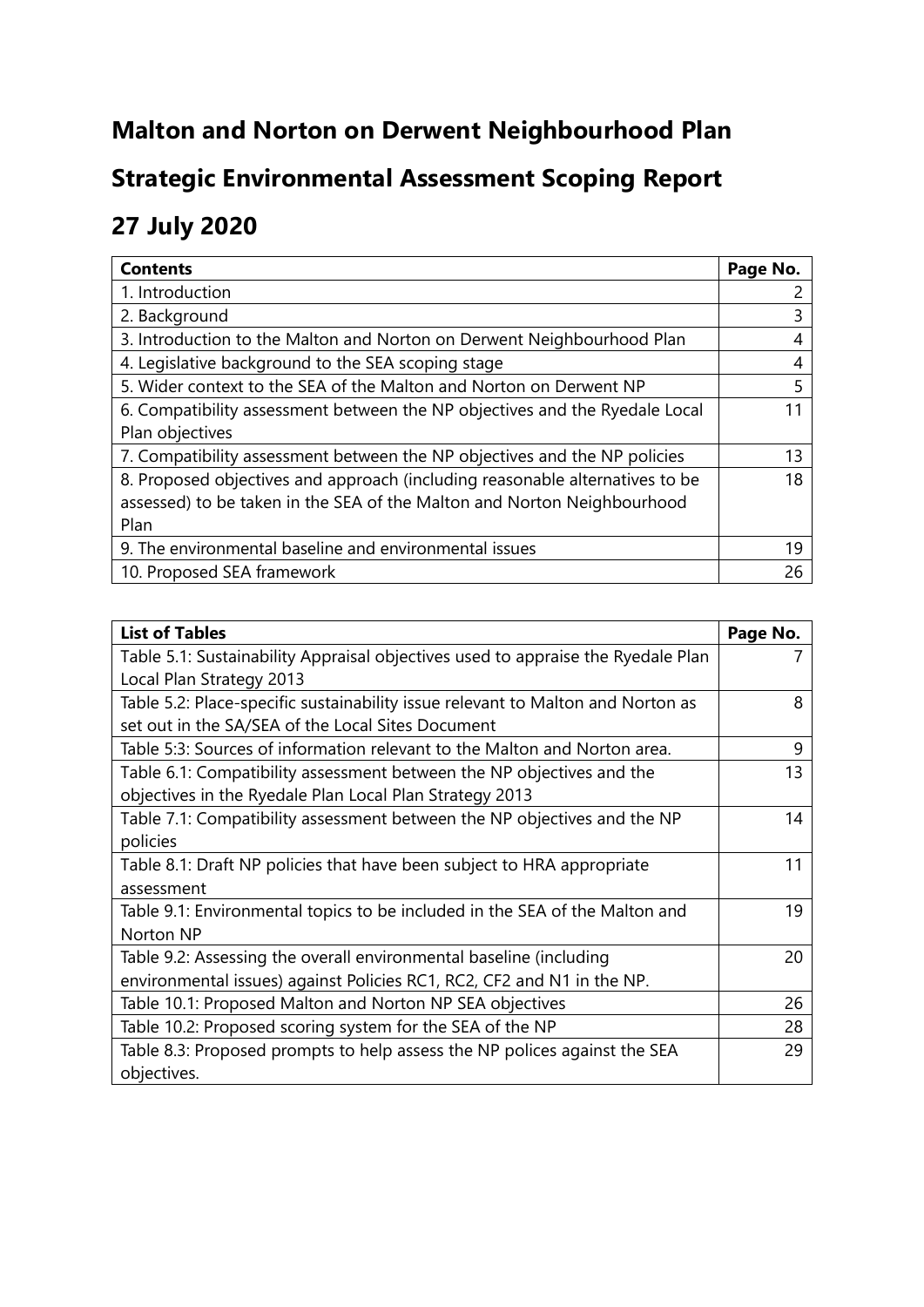## **1. Introduction**

- 1.1 This document is the SEA scoping report for the Malton and Norton Neighbourhood Plan (the NP). It has been prepared in accordance with Regulation 12 (5) of the Environmental Assessment of Plans and Programmes Regulations 2004 (referred to from this point onwards in this report as the SEA Regulations). The statutory bodies, the Environment Agency, Natural England and Historic England will have a period of 5 weeks to respond to this report.
- 1.2 The start of this consultation period is **31 July 2020.**

Consultation Questions to the Environmental Bodies

1.3 Regulation 12 of the SEA Regulations states that when deciding on the scope and level of detail of the information that must be included in the SEA report, the responsible authority shall consult the consultation bodies. To assist with this process, the consultation bodies are specifically requested the respond to the following questions:

Q1: Do you agree with the proposed scope of the SEA in particular that the SEA of the NP will be limited to assessing the impact of Policies RC1, RC2, CF2 and N1? See section 7 and section 8 of this report for a detailed explanation of this.

Q2: Do you agree with the proposed SEA objectives (Table 10.1) which will be used in assessing the environmental effects of the NP? See Table 10.3 of this report.

Q3: Do you agree with the proposed approach to assessing alternatives (see section 8 of this report) to the draft Policies RC1, RC2, CF2 and NI where this approach will focus on looking at alternative ways of realising the NP vision and objectives to the approach taken in the four policies and where these alternatives could include:

- Removal of these policies;
- Looking at alternative policy wording and alternative wording in the supporting text
- Incorporating the changes proposed by the HRA appropriate assessment

Q4: Do you consider anything to be missing from the environmental baseline and environmental issues? See section 9 of this report.

- 1.3 Due to the unusual context to the SEA of this NP (whereby on the one hand the SEA screening resulted in the three statutory bodies agreeing that the draft NP is not likely to result in likely significant environmental effects (and therefore initially concluded the NP did not trigger the need for a full SEA) and whereby on the other hand the NP triggered the need for a an assessment under Article 6 of the Habitats Directive), it is important this SEA scoping report is read in conjunction with the SEA screening report, dated 15 May 2020.
- 1.4 The purpose of the report is to agree with statutory consultees and Ryedale District Council on the appropriate scope of the environmental assessment of the draft NP under the SEA Regulations.
- 1.5 Following receipt of feedback from the statutory consultees, the environmental report will be prepared in line with the requirements of Regulation 12 of the SEA Regulations.



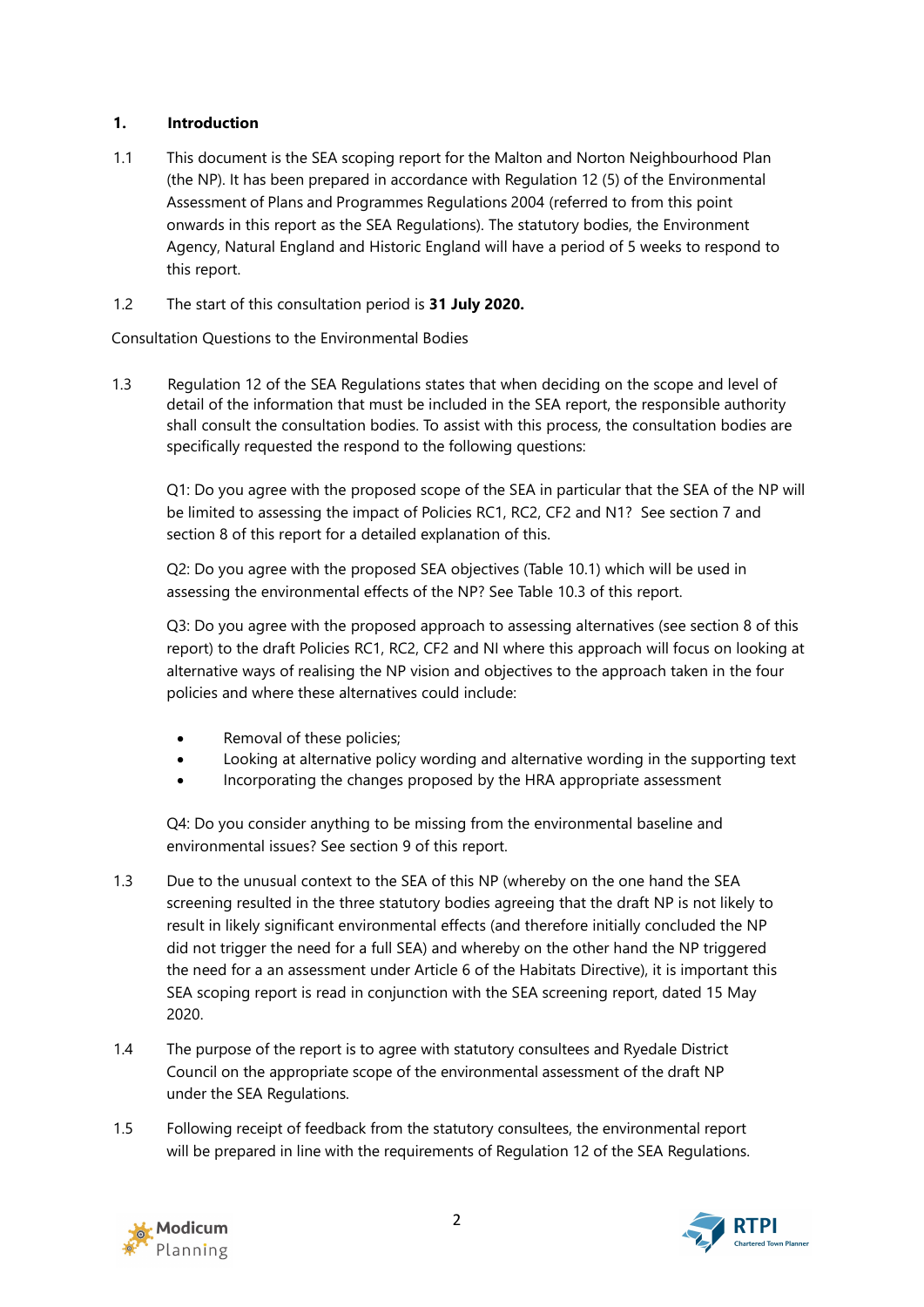This will be referred to as the Malton and Norton NP SEA report and will be available for wider consultation alongside the draft NP itself.

1.6 This report has been prepared by Modicum Planning Ltd on the behalf of Malton and Norton Town Councils.

# **2 Background**

- 2.1 During the summer of 2019, Modicum Planning Ltd prepared a strategic environmental assessment (SEA) screening report of the draft Neighbourhood Plan for Malton and Norton (the NP) in line with the SEA Regulations and on the behalf of Malton and Norton Town Councils.
- 2.2 This SEA screening report concluded the draft NP was not likely to have significant environmental effects. In accordance with the SEA regulations, Malton and Norton consulted the three statutory environmental bodies on this screening opinion report in August and September 2019. By October 2019, all three bodies had replied and all concurred with the findings as follows.
	- The Environment Agency (EA) responded by email on 27 September 2019 confirming *that "it is unlikely that significant negative impacts on environmental characteristics that fall within our remit and interest will result through the implementation of the plan".* In the same response, the EA did provide some comment on the draft plan itself. These comments will be considered as part of reviewing the draft plan.
	- Historic England replied by letter on 30 September 2019 stating: *"On the basis of the information supplied, and in the context of the criteria set out in Schedule 1 of the Environmental Assessment Regulations [Annex II of 'SEA' Directive], Historic England concurs with your conclusion that as a result of the policies contained within the draft Neighbourhood Plan "no likely significant environmental effects resulting from the Malton and Norton NP have been identified" (section 4.1, page 27). Therefore the preparation of a Strategic Environmental Assessment is not required for the Malton and Norton Neighbourhood Plan."*
	- Natural England responded to both Ryedale District Council and Malton Town Council on 8 October 2019 on both the HRA screening report and the SEA screening report. This response primarily focused on the HRA screening work that had been undertaken on the NP. With respect to the SEA work NE wrote: *"Notwithstanding these issues Natural England is otherwise satisfied with the Strategic Environmental Assessment and Habitats Regulations Assessment provided in support of the Pre-submission draft of the Neighbourhood Plan for Malton and Norton and has no other comments to make."*
- 2.3 To see the actual responses to the initial SEA screening report, please refer to Appendix 1 to the 15 May 2020 SEA screening report.
- 2.4 The SEA process of the NP is however complicated by the HRA screening process; a process which took place in parallel to the SEA screening of the plan. Ryedale District Council is the competent authority with regards to the HRA process and joint responsible body (together with the qualifying body (Malton and Norton Town Councils) for the SEA screening determination of the NP.
- 2.5 In October 2019, Ryedale District Council advised Malton and Norton Town Councils that having considered the content of the draft NP, the HRA screening report and the SEA screening report, they considered an appropriate assessment was required of the



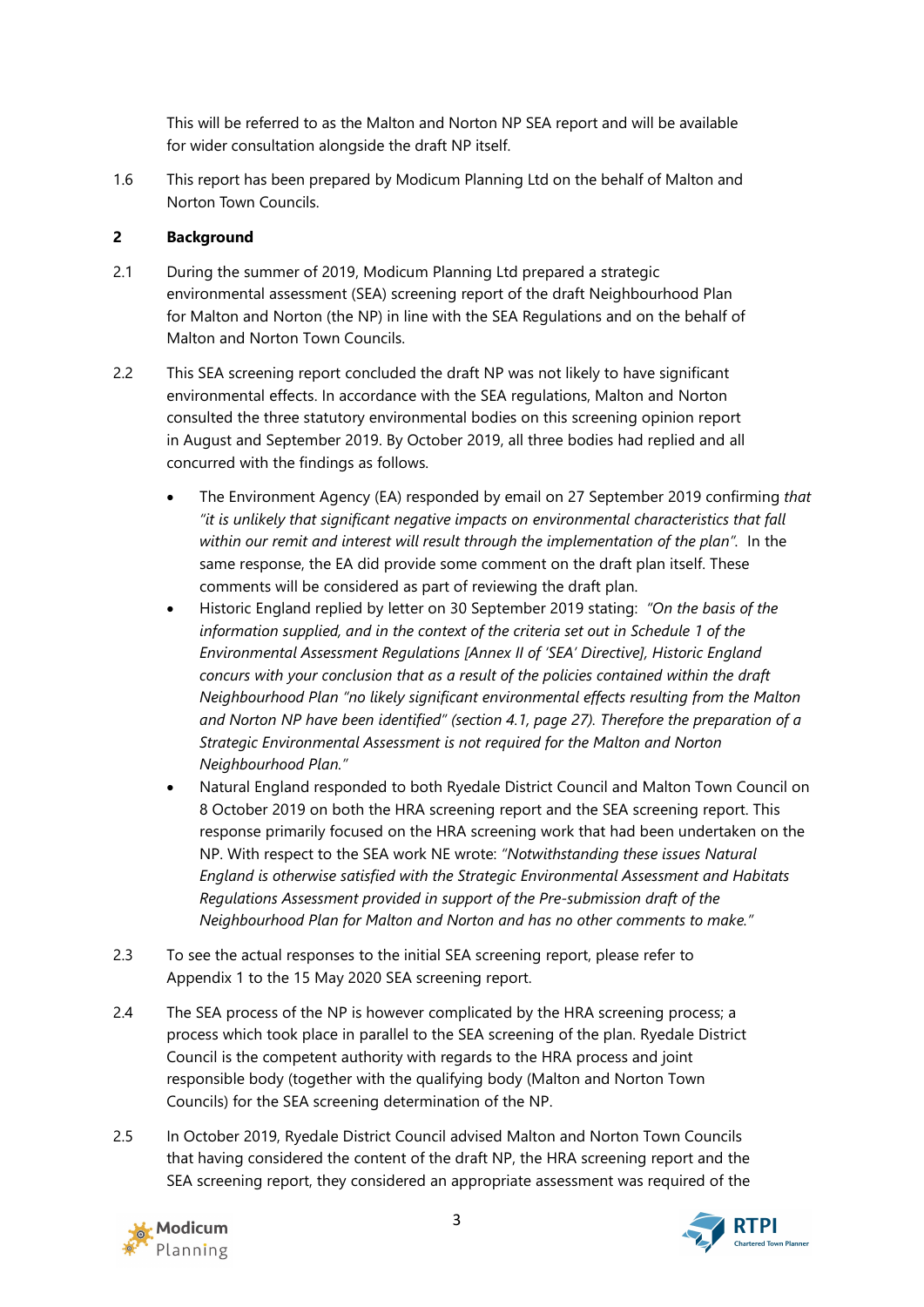NP and because an appropriate assessment was required, the need for a full strategic environmental assessment was also triggered.

- 2.6 Ryedale District Council's decision that the NP triggers the need for a full SEA is based on wording of paragraph 3) in Regulation 5 of the Environmental Assessment of Plans and Programmes Regulations 2004 which includes a description of plans where an environmental assessment is required which states *"the description is a plan or programme, which, in view of the likely effect on sites, has been determined to require an assessment pursuant to Article 6 or 7 of the Habitats Directive"*
- 2.7 Because of this unique background and context, the starting point for this SEA scoping report is that it will be a focused piece of work which looks only at those elements of the NP which have triggered the need for an appropriate assessment under Article 6 of the Habitats Directive.

# **3.0 Introduction to the Malton and Norton Neighbourhood Plan**

3.1 For avoidance of unnecessary duplication, please refer to section 4 in Part Two of the 15 May 2020 SEA screening report. This provides an overview of the NP vision, objectives and 41 proposed planning policies. See also section 6 below which repeats the NP vision and objectives.

# **4 Legislative Background to the SEA scoping stage**

4.1 The basis for Strategic Environmental Assessments legislation is European Directive 2001/42/EC which was transposed into English law by the Environmental Assessment of Plans and Programmes Regulations 2004, often referred to as the *"SEA Regulations"*. Detailed guidance of these regulations can be found in the Government publication "A Practical Guide to the Strategic Environmental Assessment Directive" (ODPM 2005) available to view at

<https://www.gov.uk/government/publications/strategic-environmental-assessment-directive-guidance>

- 4.2 There is no formal requirement in the SEA Regulation for a formal SEA scoping report to be prepared. However, paragraph 5 of Regulation 12 states: "When deciding on the scope and level of detail of the information that must be included in the report, the responsible authority shall consult the consultation bodies". Paragraph 6 goes on to say "Where a consultation body wishes to respond to a consultation under paragraph (5), it shall do so within the period of 5 weeks beginning with the date on which it receives the responsible authority's invitation to engage in the consultation."
- 4.3 Planning practice guidance provides advice on how the strategic environmental assessment process can be applied to neighbourhood plan preparation. Of the SEA scoping stage, paragraph: 034 Reference ID: 11-034-20150209 states

*"The scoping stage needs to identify the scope and level of detail of the information to be included in the environmental report. It should set out the context, objectives and approach of the assessment; establish the baseline; and identify relevant environmental issues and objectives.*



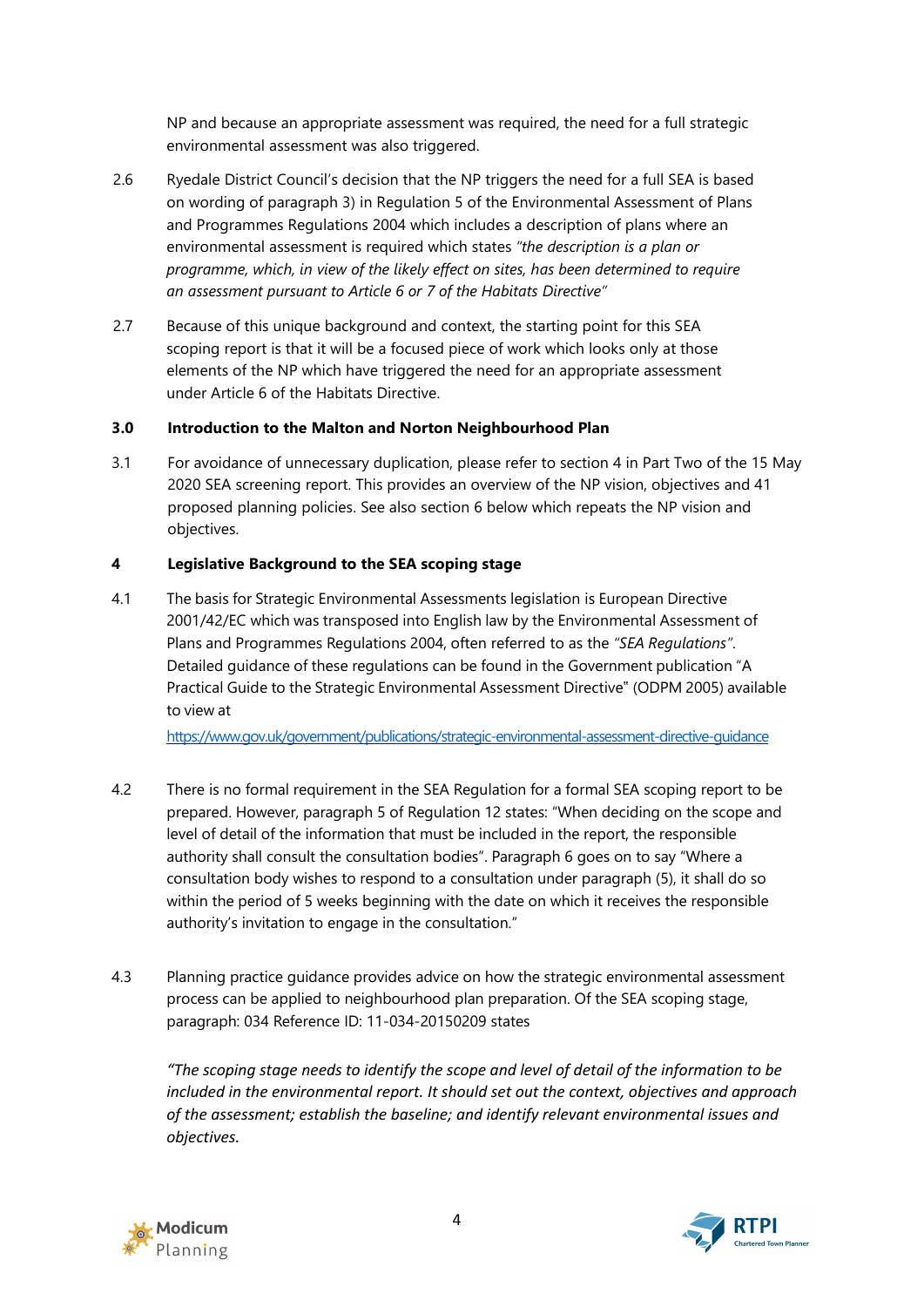*Although the scoping stage is a key stage of the process, a formal scoping report is not required by law but is a useful way of presenting information at the scoping stage. A key aim of the scoping procedure is to help ensure the strategic environmental assessment is proportionate and relevant to the neighbourhood plan being assessed."*

4.4 The purpose of the environmental assessment (comprising the SEA scoping report i.e. this report and the SEA environmental report) is to make sure the NP is compliant with the SEA Regulations. Unlike development plans produced by the local planning authority, there is no legal requirement for a neighbourhood plan to have sustainability appraisal as set out in section 19 of the Planning and Compulsory Purchase Act 2004. Planning practice guidance states that *Strategic environmental assessment considers only the environmental effects of a plan, whereas sustainability appraisal considers the plan's wider economic and social effects in addition to its potential environmental impacts. (*Paragraph: 007 Reference ID: 11-007- 20140306 Revision date: 06 03 2014).

#### **5. Wider context to the SEA of the Malton and Norton NP.**

- 5.1 There are a number of documents which provide important context to the SEA of the NP. This includes:
	- The statutory development plan for Ryedale district.
	- Sustainability Appraisals/Strategic Environmental Assessments applicable to the statutory development plan for Ryedale district.
	- The HRA of the draft Malton and Norton NP.

#### **Statutory development plan for Ryedale district**

- 5.2 The adopted statutory development plan covering the district of Ryedale currently comprises the:
	- Ryedale Plan Local Plan Strategy adopted in September 2013
	- Ryedale Plan Local Sites Document adopted in June 2019
	- Helmsley Plan adopted in 2015
	- Saved policies in the Yorkshire and Humber Regional Spatial Strategy to 2026
	- The Regional Strategy for Yorkshire and Humber (Partial Revocation) Order 2013
- 5.3 Of the above, only the Ryedale Plan Local Plan Strategy 2013 and the Ryedale Plan Local Sites document 2019 are applicable to the Malton and Norton NP area.

Ryedale Plan Local Plan Strategy 2013

- 5.4 The Ryedale Plan Local Plan Strategy 2013 sets out a long-term vision, objectives and strategy to guide development over a 15-year period. The document outlines:
	- expected levels of development that will take place in the District up to 2027;
	- specific types of new development required to meet Ryedale's needs;
	- sorts of changes that will happen in different locations;



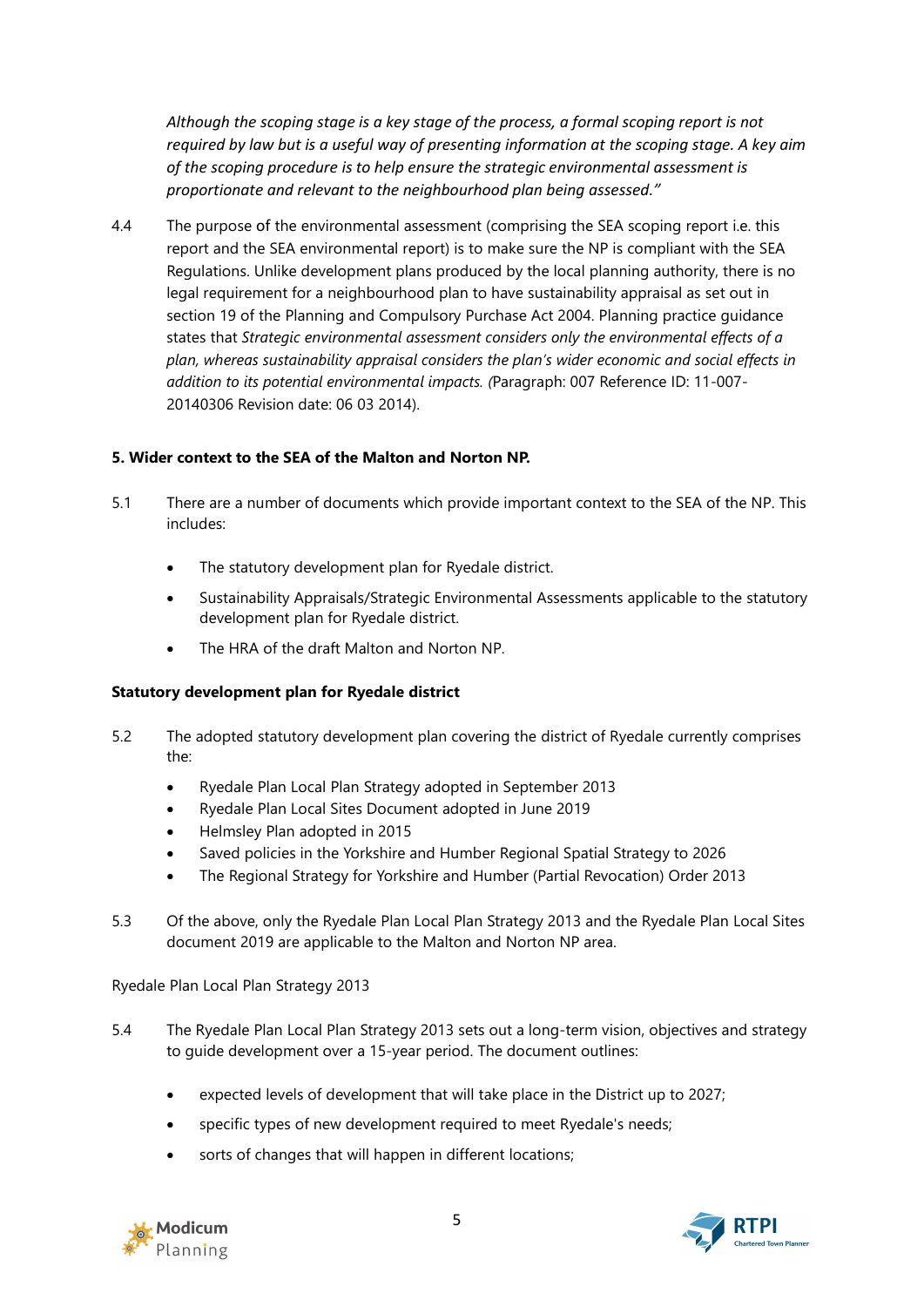- types of projects and investment needed to successfully deliver the strategy and support growth and local communities; and
- provides a framework to assist in the determination of planning applications.
- 5.5 The Ryedale Plan Local Plan Strategy 2013 has the following objectives:

Objective 1: Plan for growth in Ryedale which is compatible with the principles of sustainable development which address local sustainability issues and which specifically helps to support a more balanced population structure in the longer term.

Objective 2: Enhance the role of the Market Towns as accessible, attractive and vibrant service centres, offering a range of homes, jobs, shops, entertainment, leisure and recreational facilities within a high quality public realm. Emphasise the role and regeneration of Malton and Norton as the District's Principal Town.

Objective 3: Focus development at those settlements where it will enhance accessibility to local services, shops and jobs and which provide sustainable access to major service centres outside of the District by promoting the use of public transport, walking and cycling, while reducing the need to travel by private car.

Objective 4: Protect and, where appropriate, enhance the distinctive character of the District's settlements, landscapes and biodiversity, safeguarding those elements of the historic and natural environment that are recognised as being of local, national or international importance.

Objective 5: Deliver new development alongside the provision of the necessary community, transport and utilities infrastructure and initiatives. Make best use of existing infrastructure and make best use of development to secure investment in improved and new infrastructure. Maximise opportunities to secure Green Infrastructure links between the towns, villages and the open countryside.

Objective 6: Support the delivery of new homes and to substantially increase the delivery of affordable housing; encouraging an appropriate mix and type of housing that will meet local housing needs and requirements of all in the community, including those of Ryedale's elderly population.

Objective 7: Protect and enhance the provision of community facilities, recognising the particular importance they play in supporting the District's rural and village communities.

Objective 8: Support new and existing businesses with the provision of a range of employment sites and premises, including higher quality purpose built sites, principally at the Market Towns.

Objective 9: Diversify the District's economy and enhance skills by building links with the York economy and science and knowledge sectors: supporting Ryedale's precision/advanced engineering cluster and using the District's strong rural identity and its historic, cultural and landscape assets as economic drivers.

Objective 10: Support the land-based economy through sustainable land management; promoting sustainable rural enterprises and activity that helps to retain traditional land uses



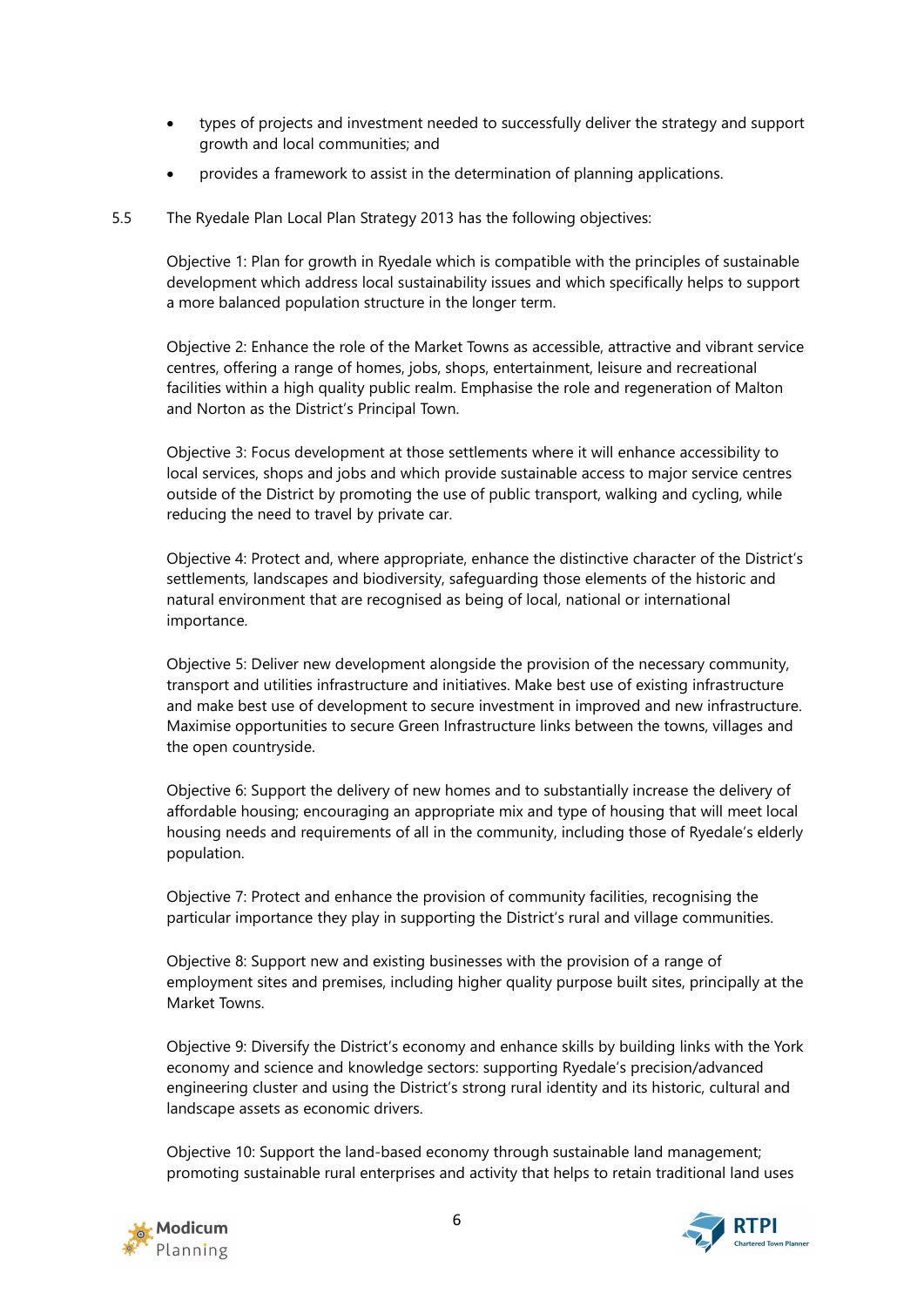such as food production and horse racing, which help to retain land management and traditional building techniques and skills; supporting and facilitating the provision of local weekday and farmer's markets and the retention of a livestock market in the District.

Objective 11: Improve the quality of the environment and environmental systems and require that new development has as low an impact on the environment as possible.

Objective 12: Respond to climate change by reducing green house gas emissions and helping Ryedale to adapt to the impacts of climate change through flood risk minimisation and enhancing Green Infrastructure opportunities.

- 5.6 The Ryedale Plan Local Plan Strategy 2013 intends that Malton and Norton play a more strategic role for the district and in terms of their relationship with York. The plan seeks to rebalance the twin towns by placing a greater focus on locating new development at Malton and releasing greenfield sites around Malton. In addition, the plan identifies as an aspiration to bring forward a large brownfield site the 'Woolgrowers, Yorkshire Fertilisers site' (although this does not appear in the 2019 local sites plan). The Local Plan Strategy also refers to other brownfield sites within the Malton and Norton Rail/River corridor that are currently underused or which are vacant or derelict. The plan states *"they detract from the appearance of the towns and their redevelopment would provide an excellent opportunity to reinforce the physical and visual links between Malton and Norton."*
- 5.7 Policy SP1 'General Location of Development and Settlement Hierarchy' provides a settlement hierarchy where Malton and Norton are the primary focus of the district's growth. Sites are allocated via the later adopted document, the Ryedale Plan Local Sites Document.
- 5.8 Following Policy SP1, the Plan includes a section called 'Guiding Development at the Towns'. In this section, the plan identifies as opportunities for growth. "*Redevelopment of underused Town Centre/ edge of centre sites and rail/river corridor sites subject to flood risk, providing the opportunity to repair and improve the built fabric of the towns including, the Woolgrowers Site, Railway Street/Norton Road areas"*
- 5.9 The Ryedale Plan Local Plan Strategy 2013 refers to the River Derwent SAC in paragraphs 2.21 where it states *"The River Derwent is an internationally important site for wildlife conservation and is designated as a Special Area of Conservation under European legislation primarily for the presence of the River Lamprey. There are also other important species with Otters, Bull Lamprey and a flat fish called a Bullhead."* It is also referred to in paragraph 7.15 where it states *"Stretches of the River Derwent are protected under international law as a Special Area of Conservation and 32 Sites of Special Scientific Interest have been designated as areas of national interest by virtue of their flora, fauna or geological importance."*
- 5.10 This latter paragraph is included in the supporting text to Local Plan Policy SP14 'Biodiversity' which states:

*"In considering proposals for development – Proposals which would have an adverse effect on any site or species protected under international or national legislation will be considered in the context of the statutory protection which is afforded to them."*

5.11 Policy SP15 'Green Infrastructure Networks' also refers to the River Derwent. This policy states that, the quality and integrity of the River Derwent, among a number of other important sites, will be protected and enhanced.



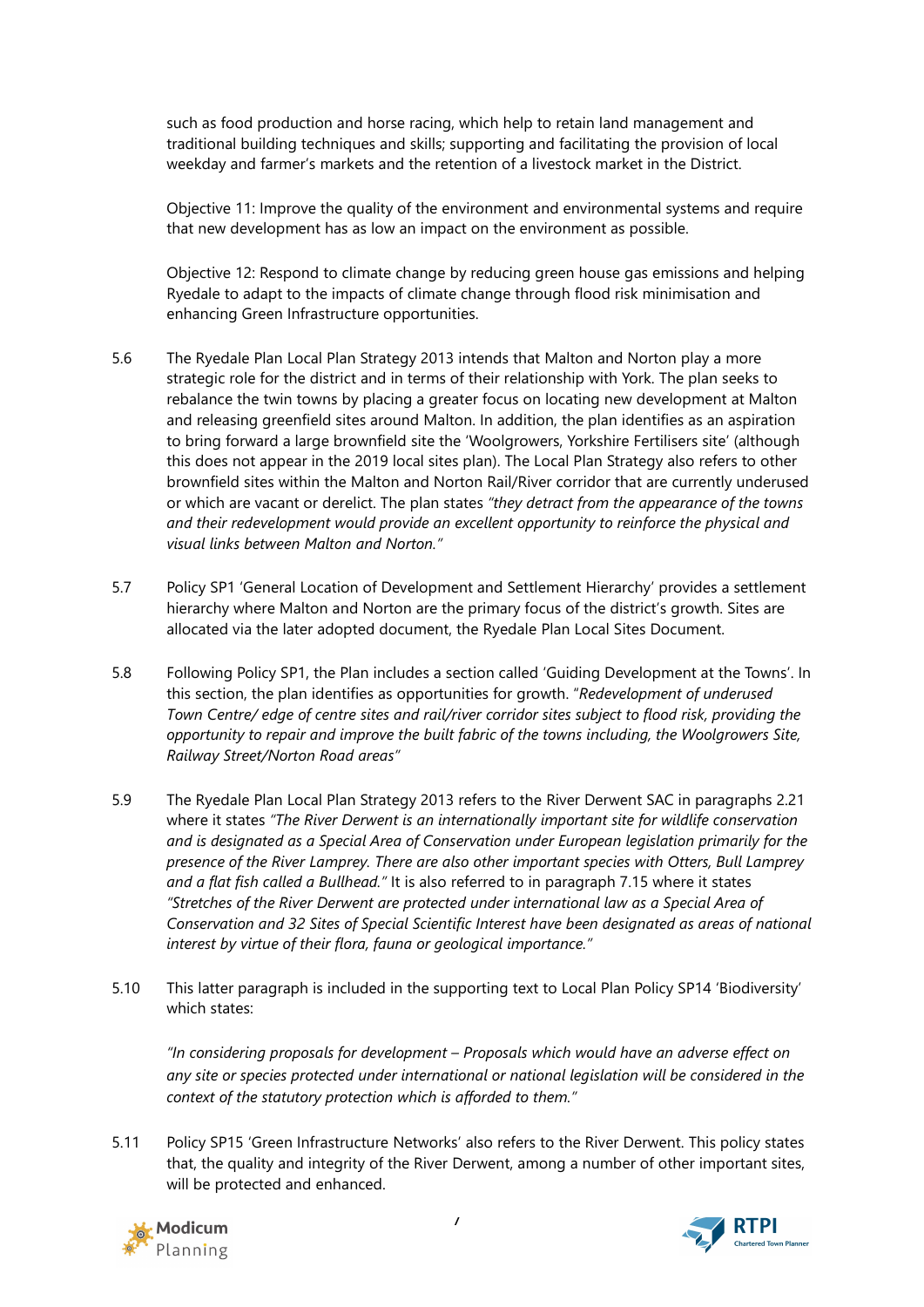- 5.12 The Ryedale Plan Local Plan Strategy 2013 has been subject to a strategic environmental assessment. The work is reported in a document published in May 2012 The Ryedale Plan Local Plan Strategy Sustainability Report which is no longer available to view on the district council's website. This document identifies, as a key environmental constraint and issue affecting the district, that '*pollution remains a risk to the River Derwent SAC with part of the river being defined at being risk of diffuse agricultural pollution.*'
- 5.13 The following sustainability objectives were used to appraise the 2013 Ryedale Plan Local Plan Strategy 2013:

|                | Table 5.1 Sustainability Appraisal objectives used to appraise the Ryedale Plan Local                                                                             |
|----------------|-------------------------------------------------------------------------------------------------------------------------------------------------------------------|
|                | <b>Plan Strategy 2013</b>                                                                                                                                         |
| A <sub>1</sub> | To ensure that all groups of the population have access to health, education,                                                                                     |
|                | leisure and recreation services that are required                                                                                                                 |
| A <sub>2</sub> | To provide the opportunity for all people to meet their housing needs                                                                                             |
| A <sub>3</sub> | To improve overall levels of health and reduce the disparities between different<br>groups and different areas.                                                   |
| A4             | To maintain and promote the distinctiveness of identifiable communities                                                                                           |
| A <sub>5</sub> | To reduce crime and the fear of crime                                                                                                                             |
| A6             | To develop a more balanced population                                                                                                                             |
| <b>B1</b>      | To maintain and enhance employment opportunities                                                                                                                  |
| B2             | To maintain and enhance the vitality of the countryside, villages and town centres                                                                                |
| B <sub>3</sub> | To retain and enhance the factors which are conducive to wealth creation,                                                                                         |
|                | including personal creativity and attractiveness to investors                                                                                                     |
| <b>B4</b>      | To diversify the local economy                                                                                                                                    |
| C1             | To protect and enhance biodiversity and geo-diversity.                                                                                                            |
| C <sub>2</sub> | To maintain and enhance the quality and character of the landscape, including the<br>special qualities of remoteness and tranquillity                             |
| C <sub>3</sub> | Reduce long distance commuting and congestion by reducing the need to travel.                                                                                     |
| C <sub>4</sub> | To ensure future development is resilient to climate change such as development<br>is not vulnerable to flooding, or will increase the risk of flooding elsewhere |
| C <sub>5</sub> | To conserve and where appropriate enhance the historical and cultural<br>environment.                                                                             |
| C <sub>6</sub> | To reduce the emission of greenhouse gases                                                                                                                        |
| C7             | To encourage the use of renewable resources and the development of renewable<br>energy sources within Ryedale                                                     |
| C <sub>8</sub> | To make the most efficient use of land                                                                                                                            |
| C <sub>9</sub> | To maintain a high quality environment in terms of air, soil and water quality                                                                                    |
| C10            | Ensure that fossil fuel and water consumption is as low as possible, protect                                                                                      |
|                | productive soils and maintain the stock of minerals                                                                                                               |
| C11            | To reduce the amount of waste produced and maximise the rates of re-use and<br>recycling as locally as possible                                                   |

## Ryedale Plan Local Sites Document

- 5.14 The Ryedale Plan Local Sites Document was adopted in June 2019 and allocates two sites in the plan area as follows:
	- Land to the east of Beverley Road (600 homes on a site of 24.29 hectares). This is in the south east of Norton on Derwent.



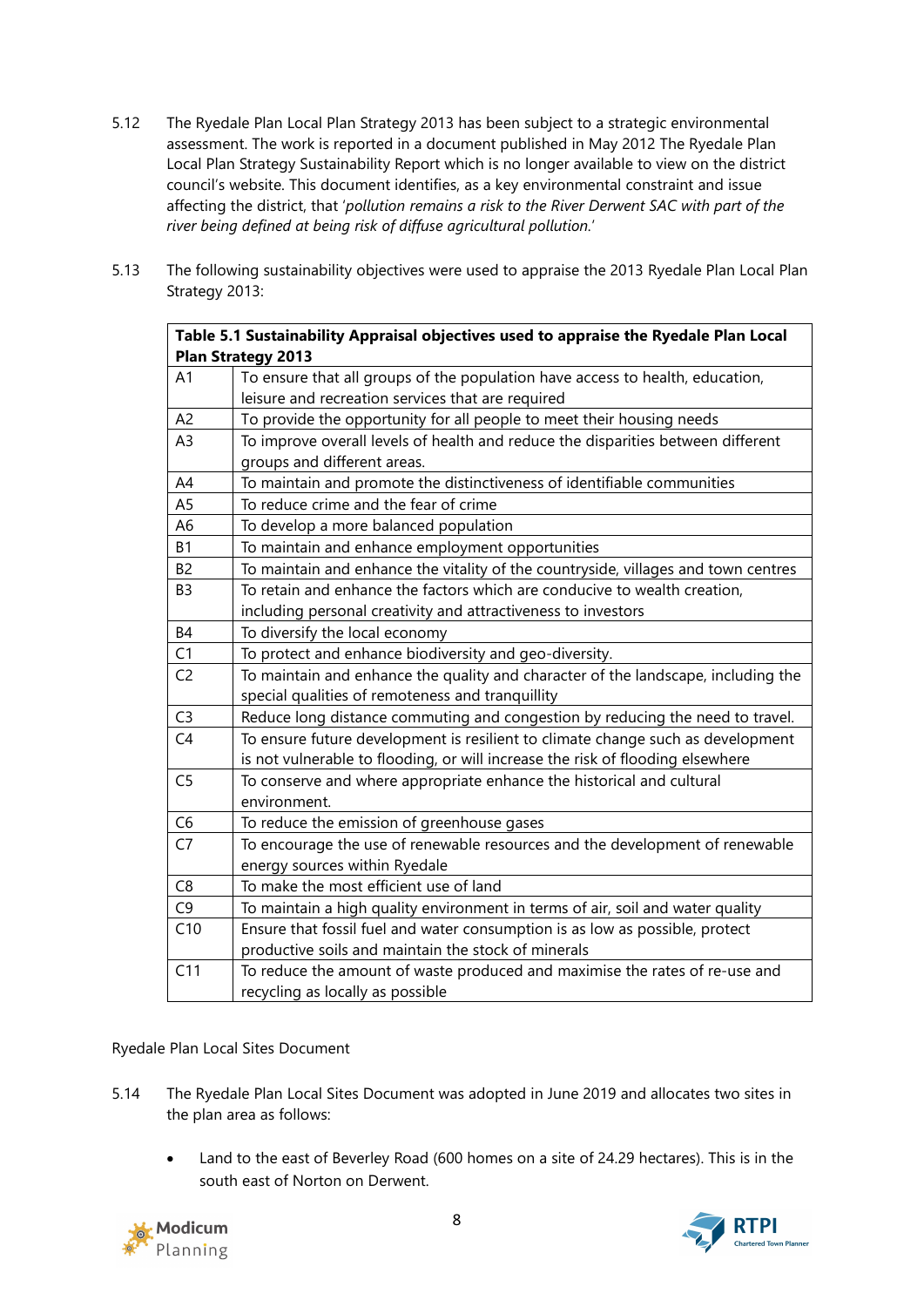- Land at old Maltongate (60 homes on a 1.44 hectare site). This is in Malton.
- 5.15 The Ryedale Plan Local Sites Document has been subject to a sustainability appraisal (SA) and strategic environmental assessment (SEA). The SA/SEA document is available to view on the Ryedale District Council website.
- 5.16 The sustainability objectives used to appraise the Ryedale Plan Local Sites Document were identical to those used to appraise the Local Plan Strategy 2013 – see Table 5.1 above, with the exception of minor changes to C4 (where the words 'is resilient to climate change such as development' are omitted and C11 (where the words 'as locally as possible) were omitted.
- 5.17 The SA/SEA of the Ryedale Plan Local Sites Document identifies some key sustainability issues which are of relevance to the Malton and Norton on Derwent NP area. These are taken from page 8 of the October 2017 SA/SEA environmental report and are repeated below:

|           | Table 5.2: Place-specific sustainability issue relevant to Malton and Norton as set out |
|-----------|-----------------------------------------------------------------------------------------|
|           | in the SA/SEA of the Local Sites Document                                               |
|           | Ability of social and physical infrastructure to cope with additional development due   |
|           | to timing $-$ in particular transport and schools                                       |
| $\bullet$ | Additional capacity needed at both primary and secondary school levels                  |
| $\bullet$ | The need for extra-care facilities                                                      |
| $\bullet$ | Highest concentration of affordable homes need in the district                          |
| $\bullet$ | Lack of open space provision especially for children and young people, both indoor      |
|           | and outdoor sport provision, allotments and cemeteries/churchyards                      |
| $\bullet$ | Traffic congestion through the towns                                                    |
| $\bullet$ | Sewerage capacity - constraints in Norton                                               |
|           | River Derwent Special Area of Conservation (SAC) and 500 m buffer which identifies      |
|           | the area of a presumption against development 'unless it can be demonstrated            |
|           | through an appropriate assessment that there will be no adverse effect on the           |
|           | integrity of the SAC alone or in combination with other plans and projects.'            |
| $\bullet$ | River Derwent SSSI                                                                      |
|           | <b>SINCs</b>                                                                            |
|           | <b>Malton Bypass Cuttings</b><br>$\overline{\phantom{0}}$                               |
|           | Lady Spring Wood<br>$\overline{\phantom{0}}$                                            |
|           | <b>Bazeleys Lane</b><br>$\overline{\phantom{0}}$                                        |
| $\bullet$ | A number of ponds present in Norton                                                     |
|           | Green Infrastructure Corridors                                                          |
|           | Derwent                                                                                 |
|           | Rye                                                                                     |
|           | Howardian Hills                                                                         |
| $\bullet$ | Visually Important Undeveloped Areas (VIUA) throughout the towns                        |
| $\bullet$ | The Howardian Hills AONB designation is immediately to the west of Malton               |
| $\bullet$ | Grade 2 and 3 Agricultural Lane surrounds Malton and Norton                             |
|           | <b>Scheduled Monuments</b>                                                              |
|           | Orchard Fields - Roman Fort and Site of Malton Castle, Malton                           |
|           | Old Malton Priory Church, Old Malton                                                    |
|           | The Three Dykes or Five Riggs, Langton                                                  |
| $\bullet$ | Archaeologically significant areas of Mediaeval and post-Mediaeval character            |
| $\bullet$ | A large number of listed buildings (especially around Castlegate, Yorkersgate and       |
|           | Market Place, Malton and Town Street, Old Malton)                                       |
|           | Malton, Old Malton and Norton Conservation Area                                         |



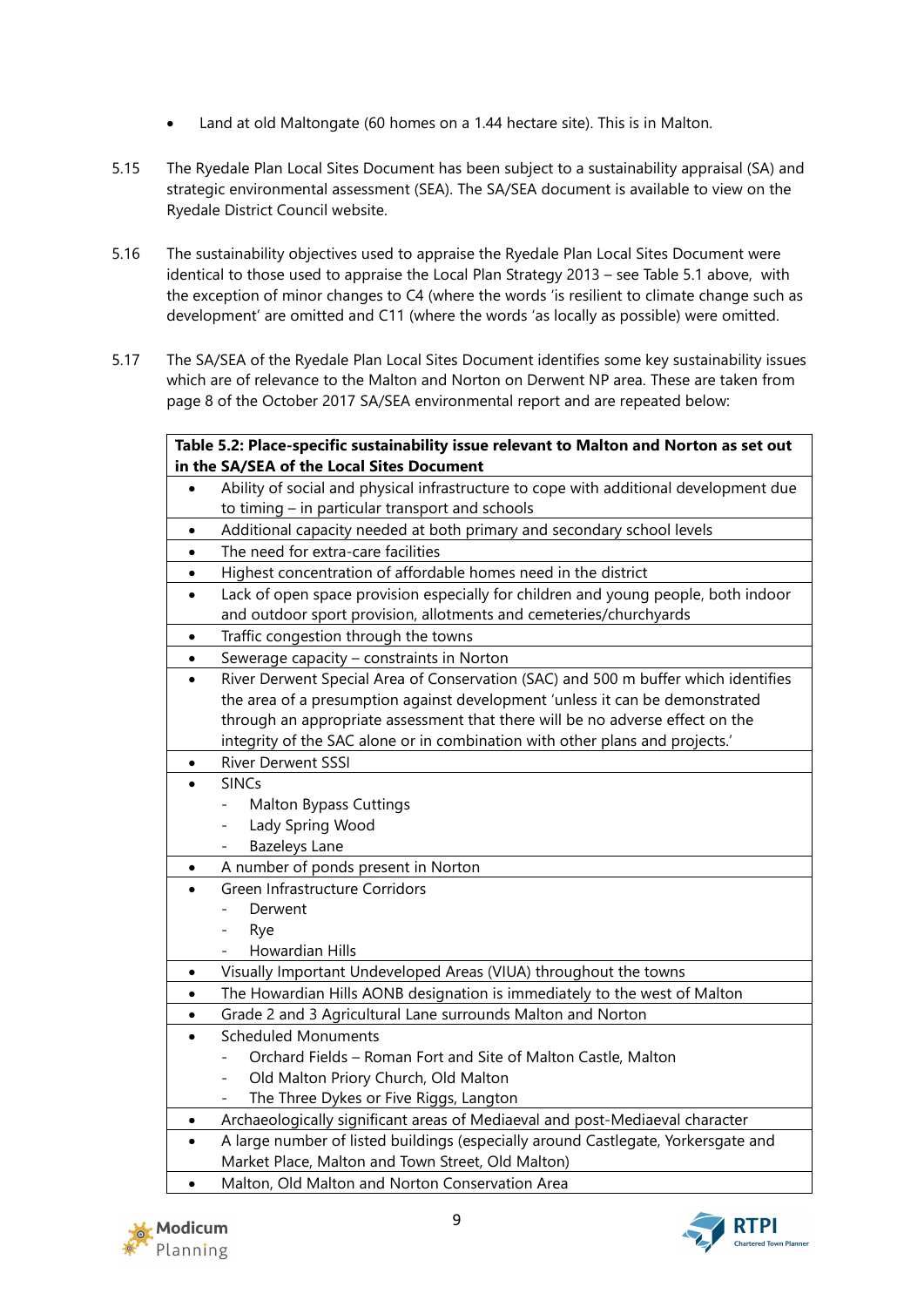**Table 5.2: Place-specific sustainability issue relevant to Malton and Norton as set out in the SA/SEA of the Local Sites Document**

- Areas subject to flood as identified on the Environment Agency Flood Map Flood zones 2 and 3 and drainage sensitive area
- Area of the town at risk of surface water flooding as identified by the Environment Agency
- Groundwater Source Protection Zone Howe Hill Norton
- Air Quality Management Area in Malton/Norton
- 5.18 The SA/SEA of the Ryedale Plan Local Sites Document identifies sources of information relevant to the Malton and Norton area. These are taken from page 8 of the October 2017 SA/SEA environmental report and are repeated below:

| Table 5:3: Sources of information relevant to the Malton and Norton area.                  |  |
|--------------------------------------------------------------------------------------------|--|
| The Ryedale Plan : Local Plan Strategy (2013)                                              |  |
| Habitats Regulations Assessment (2009)<br>٠                                                |  |
| The Ryedale Plan: Local Plan Strategy Examination document Reference DDH20 -               |  |
| Settlement Analysis (2012)                                                                 |  |
| Ryedale Special Qualities Study Report (2011)<br>$\bullet$                                 |  |
| North East Yorkshire Strategic Flood Risk Assessment (2006) and update (2010)<br>$\bullet$ |  |
| EA Flood Map, Surface water Map and Groundwater map                                        |  |
| Local Plan Strategy SA Report (May 2012)<br>$\bullet$                                      |  |
| Howardian Hills AONB Management Plan (2009 - 2014)                                         |  |
| Historic Environment Record/Heritage Gateway                                               |  |
| Natural England - Green Infrastructure dataset                                             |  |
| Landscape Character Assessment<br>$\bullet$                                                |  |
| Air Quality Study 2012 Air Quality Updating and Screening Assessment.<br>$\bullet$         |  |

5.19 The SA/SEA of the Ryedale Plan Local Sites Document has been reviewed for the purpose of identifying any minor or major negative impacts associated with the Local Plan allocated sites within the NP area (i.e. the sites Land to the east of Beverley Road in Norton on Derwent and Land at old Maltongate in Malton). None were found in the SA/SEA work prepared by Ryedale District Council.

HRA of the draft Malton and Norton NP.

5.20 A HRA screening assessment was undertaken on the draft NP in August 2019. Natural England and Ryedale District Council were engaged in this process and a key output of this was a decision that four policies in the draft NP triggered the need for an appropriate assessment under the HRA legislation. These policies were:

RC1: Malton and Norton River Corridor Development RC2: Regeneration of Land North and South of County Bridge CF1: Norton's Swimming Pool N1: Land to the Rear of Commercial Street



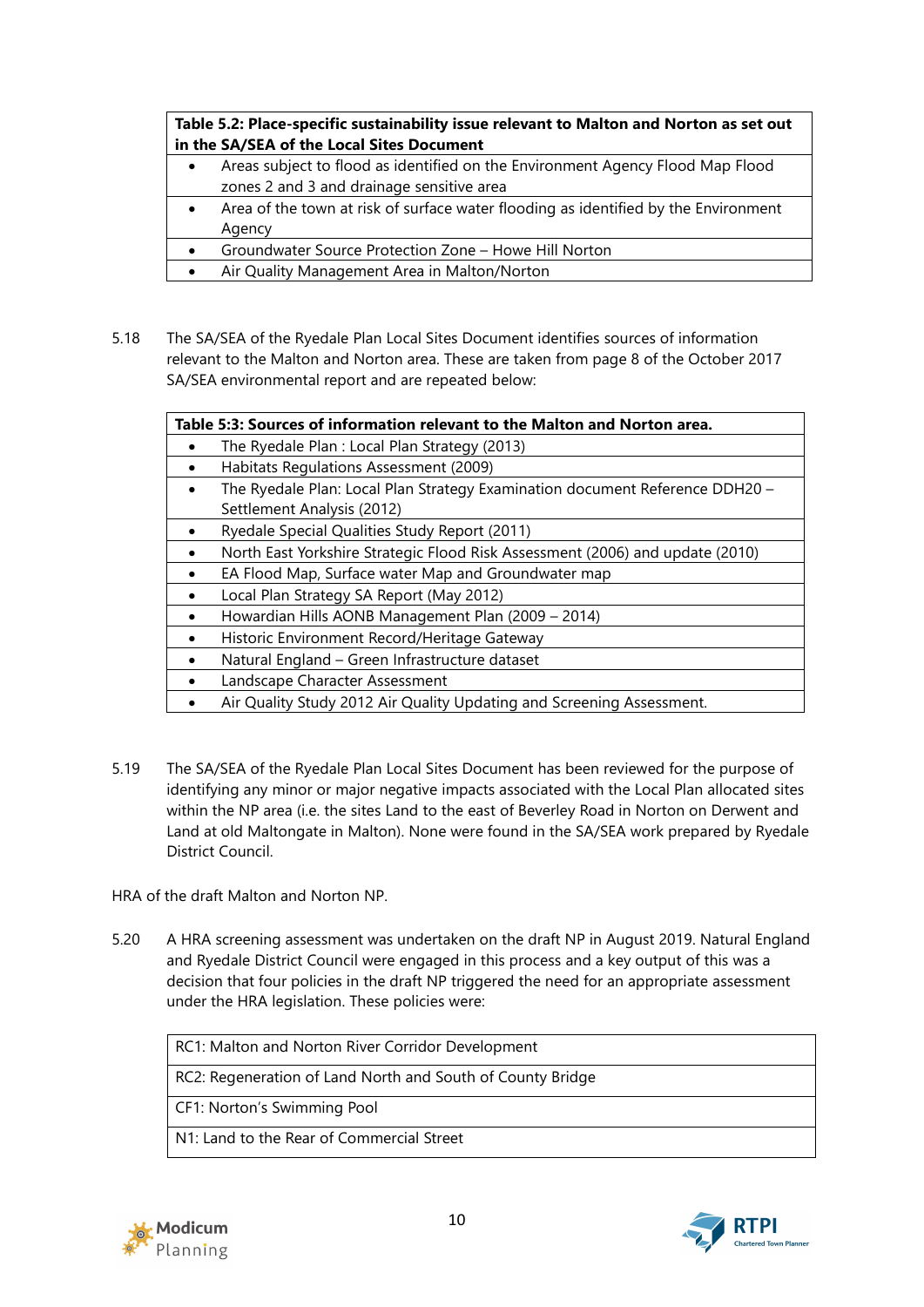- 5.21 Please see Table 8.1 below to see the draft wording of these four policies.
- 5.22 The HRA screening assessment process concluded that likely significant effects could not be ruled out for four policies alone: RC1, RC2, CF1 and N1 because of a range of possible effects on the River Derwent SAC.
- 5.23 The HRA appropriate assessment was subsequently completed in May 2020. This found that provided mitigation measures were adopted, including the removal of some types of proposed development, adverse effects on the integrity on the River Derwent SAC could be ruled out for Policies RC1, RC2 and N1. Adverse effects from Policy CF1 could be ruled out without the need for mitigation.

#### **6. Compatibility assessment between the NP objectives and the Ryedale Local Plan objectives**

- 6.1 At this scoping stage, a compatibility assessment has been undertaken between the proposed NP objectives and the Local Plan objectives on the one hand (See Table 6.1)
- 6.2 The purpose of these assessments is to highlight area of potential conflict between the NP objectives and the Local Plan objectives. This exercise also helps build an understanding with regards to reasonable alternatives in approach to the one chosen in the draft Neighbourhood Plan.
- 6.3 The Vision underpinning the plan is as follows:

*Malton and Norton boast a rich heritage and culture, from their historical origins and archaeological and architectural legacy to their surviving traditional horse racing and foodbased industries. These are the bedrocks on which our future vision for the towns are based.* 

*As such, by the end of the plan period in 2027, our three conservation areas will be better understood, their assets better protected as a result, and their appearance and character enhanced by new development and other improvements in keeping with their key elements and features. This enlightened approach to development and design will also be reflected in the wider Neighbourhood Area.* 

*The local food and horse-racing industries which are so much a part of the towns and their hinterland will be confirmed in their status and have developed further within a climate of promotion and encouragement.* 

*The tourism which is vital to our towns will have continued to grow powered by the twin engines of heritage and culture.* 

*The River Derwent, separating the two towns and running through the heart of the area is the other jewel in our crown but also the potential thorn in our sides! It is rich ecologically, and acknowledged as such by a European wildlife designation, while providing an important leisure resource for all. Conversely, it carries an ever present flood risk, acts as a barrier to movement between the towns and through the very thing that makes it so special (its wildlife) poses challenges to more productive and positive use. The town councils' vision is of a Derwent that floods less (or not at all), remains ecologically rich but which yields up its potential for sympathetic riverside enhancements and the positive use of under-utilised riverside land. The hope too is that new river crossings will have been created, allowing for much improved road,* 



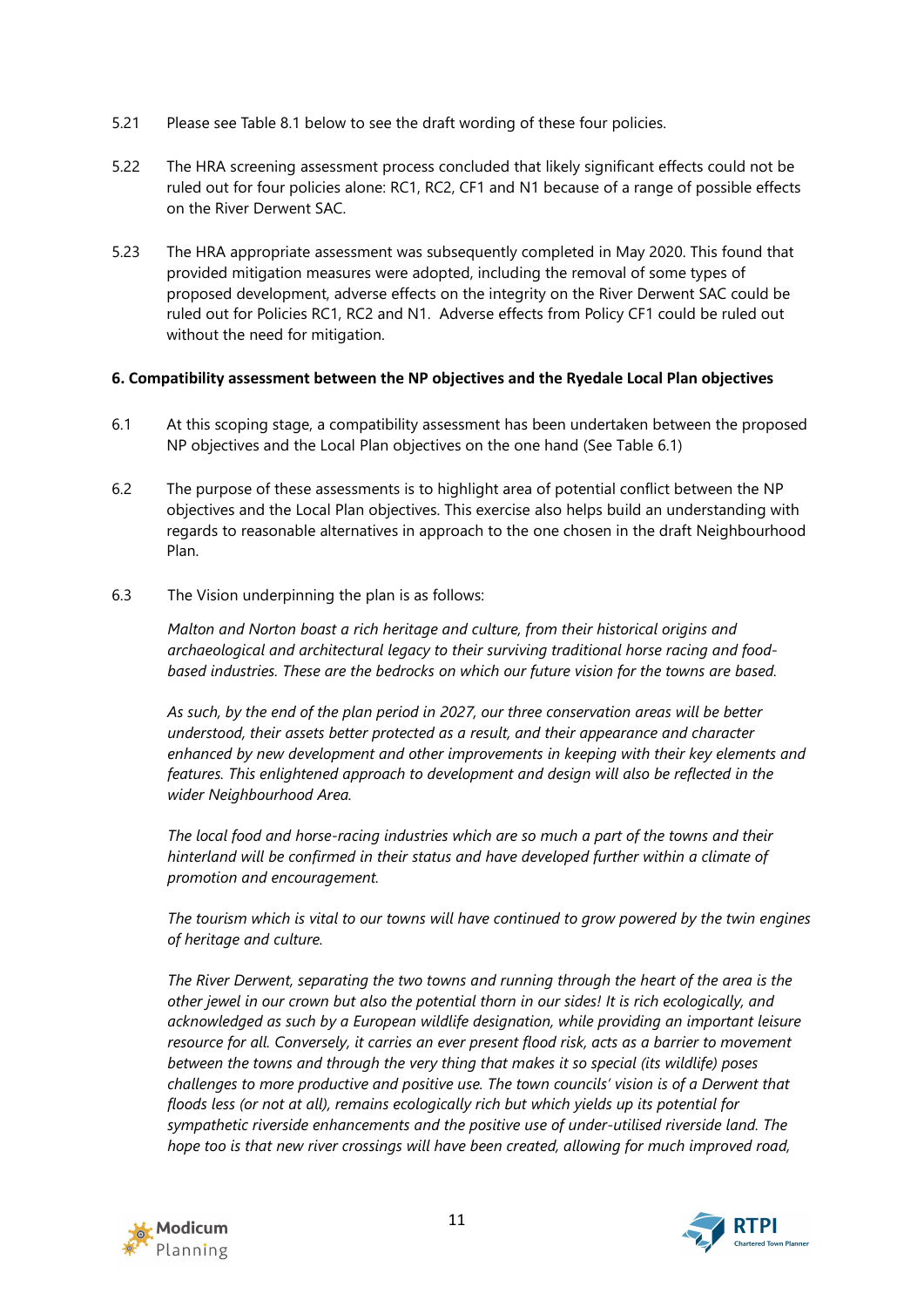*cycling and pedestrian links between Malton and Norton and, through them and other highway improvements, the alleviation of traffic congestion and air pollution in our town centres.* 

*At root, we want the people in our towns to be able to freely enjoy an abundance of simple pleasures in a well- supported and fully serviced community. We aspire to culturally rich and vibrant leisure opportunities, including improvement of existing services and the development of new facilities and wellness activities.* 

*We look forward to enjoying two towns which have enjoyed appropriate housing and employment growth and opportunity, within the context of an even higher quality environment, consistent with their status as Ryedale's principal towns.* 

- 6.4 Underpinning this vision, the plan defines the following eleven objectives:
	- 1. To protect and improve the local environment and particularly the ecological quality of the river corridor.
	- 2. To cut congestion and improve air quality.
	- 3. To improve connectivity between Malton and Norton.
	- 4. To improve access to the river for the community.
	- 5. To build upon local distinctiveness in order to enhance the visual quality and appearance of the towns.
	- 6. To protect heritage assets.
	- 7. To encourage regeneration and redevelopment of vacant plots.
	- 8. To capitalise on the history and culture of Malton and Norton to develop the tourism industry.
	- 9. To build upon the economic strengths of the towns and address deficiencies in the economy.
	- 10. To protect and improve community services and facilities.
	- 11. To encourage housing provision that meets local needs.



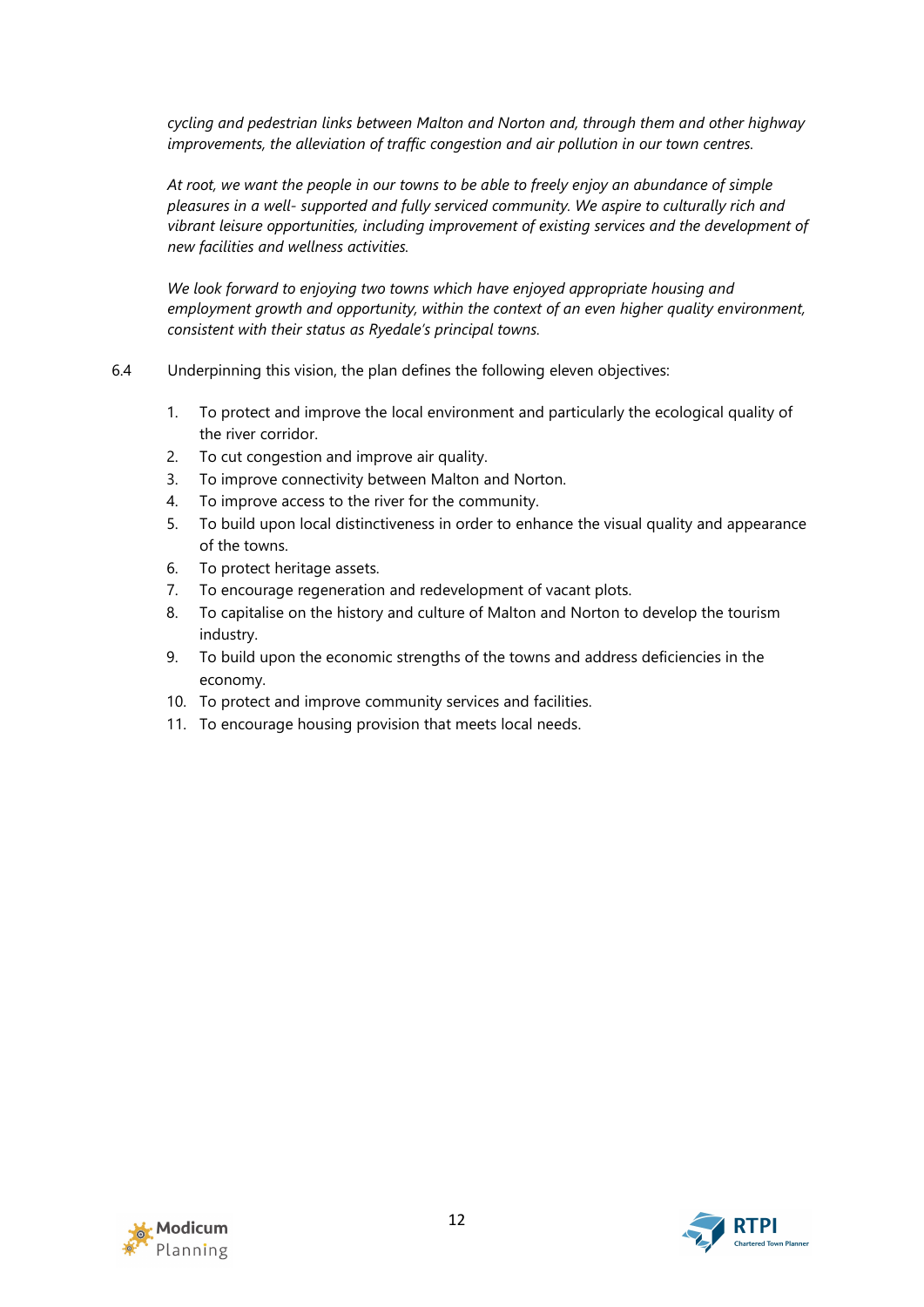- 6.5 The Ryedale Plan Local Plan Strategy 2013 eleven objectives are set out in paragraphs 5.5 above.
- 6.6 Table 6.1 below shows there are no areas of conflict or tension between the objectives in the higher-level Ryedale Local Plan Strategy and the objectives in the draft Neighbourhood Plan. The assessment also shows that every Local Plan objective has a positive link with an objective in the Neighbourhood Plan.

| Table 6.1: Compatibility assessment between the NP objectives and the Local Plan objectives |                                                  |                |          |              |          |              |              |              |              |              |          |
|---------------------------------------------------------------------------------------------|--------------------------------------------------|----------------|----------|--------------|----------|--------------|--------------|--------------|--------------|--------------|----------|
|                                                                                             | Draft Neighbourhood Plan Objectives <sup>1</sup> |                |          |              |          |              |              |              |              |              |          |
| Local                                                                                       | 1                                                | $\overline{2}$ | 3        | 4            | 5        | 6            |              | 8            | 9            | 10           | 11       |
| Plan                                                                                        |                                                  |                |          |              |          |              |              |              |              |              |          |
| Objective                                                                                   |                                                  |                |          |              |          |              |              |              |              |              |          |
|                                                                                             | ✓                                                | √              | ✓        | ✓            | ✓        | $\checkmark$ | ✓            | ✓            | ✓            | ✓            | ✔        |
| 2                                                                                           | ✓                                                | $\checkmark$   | ✓        |              |          | ✓            | ✓            | $\checkmark$ | ✓            | ✓            |          |
| 3                                                                                           | $\Omega$                                         | $\Omega$       | $\Omega$ | 0            | $\Omega$ | $\Omega$     | ✓            | $\checkmark$ | ✓            | $\Omega$     | $\Omega$ |
| 4                                                                                           | ✓                                                | √              | $\Omega$ | $\Omega$     | ✓        | ✓            | $\Omega$     | $\Omega$     | 0            | $\Omega$     | $\Omega$ |
| 5                                                                                           | ✓                                                | $\Omega$       | ✓        | $\checkmark$ | $\Omega$ | $\Omega$     | ✓            | ✓            | ✓            | ✓            |          |
| 6                                                                                           | $\Omega$                                         | $\Omega$       | $\Omega$ | $\Omega$     | $\Omega$ | $\Omega$     | $\Omega$     | $\Omega$     | $\Omega$     | $\Omega$     |          |
| 7                                                                                           | $\mathbf 0$                                      | $\Omega$       | $\Omega$ | ✓            | $\Omega$ | $\Omega$     | 0            | √            | $\Omega$     | ✓            | $\Omega$ |
| 8                                                                                           | $\mathbf{0}$                                     | 0              | $\Omega$ | 0            | $\Omega$ | $\Omega$     | $\checkmark$ | $\Omega$     | ✓            | <sup>0</sup> | $\Omega$ |
| 9                                                                                           | ✓                                                | $\Omega$       | $\Omega$ | ✓            | ✓        | $\checkmark$ | ✓            | $\checkmark$ | ✓            | 0            | 0        |
| 10                                                                                          | $\mathbf{0}$                                     | $\Omega$       | $\Omega$ | $\Omega$     | ✓        | $\checkmark$ | 0            | $\checkmark$ | ✓            | 0            | 0        |
| 11                                                                                          | ✓                                                | v              | $\Omega$ | $\Omega$     | $\Omega$ | $\Omega$     | 0            | $\Omega$     | 0            | 0            | $\Omega$ |
| 12                                                                                          | ✓                                                |                | $\Omega$ | v            | $\Omega$ | $\Omega$     | $\Omega$     | $\Omega$     | <sup>0</sup> | $\Omega$     | $\Omega$ |

## **Key to Table 6.1:**

- Key to compatibility assessment:
- $\checkmark$  = Compatible
- $X = Not$  compatible
- 0 = No discernible relationship
- ? = Uncertain

## **7. Compatibility assessment between the NP objectives and the NP policies**

- 7.1 The purpose of this assessment is to highlight area of potential conflict between the NP policies and the NP objectives. This exercise also helps build an understanding with regards to possible alternative approaches (i.e. different planning policies) to realising the NP vision and objectives.
- 7.2 Table 7.1 below shows there are four areas of potential conflict between the NP policies and the NP objectives. These relate to policies RC1, RC2, CF1 and N1.
- 7.3 The identified conflict is informed by the HRA and SEA screening which identified potential conflict between Policies RC1, RC2, N1 and CF1 and the conservation objectives of the European SAC. Policies N1 and RC2 support regeneration at locations which are in or close to

<span id="page-12-0"></span><sup>1</sup> Taken from draft NP available in May 2020



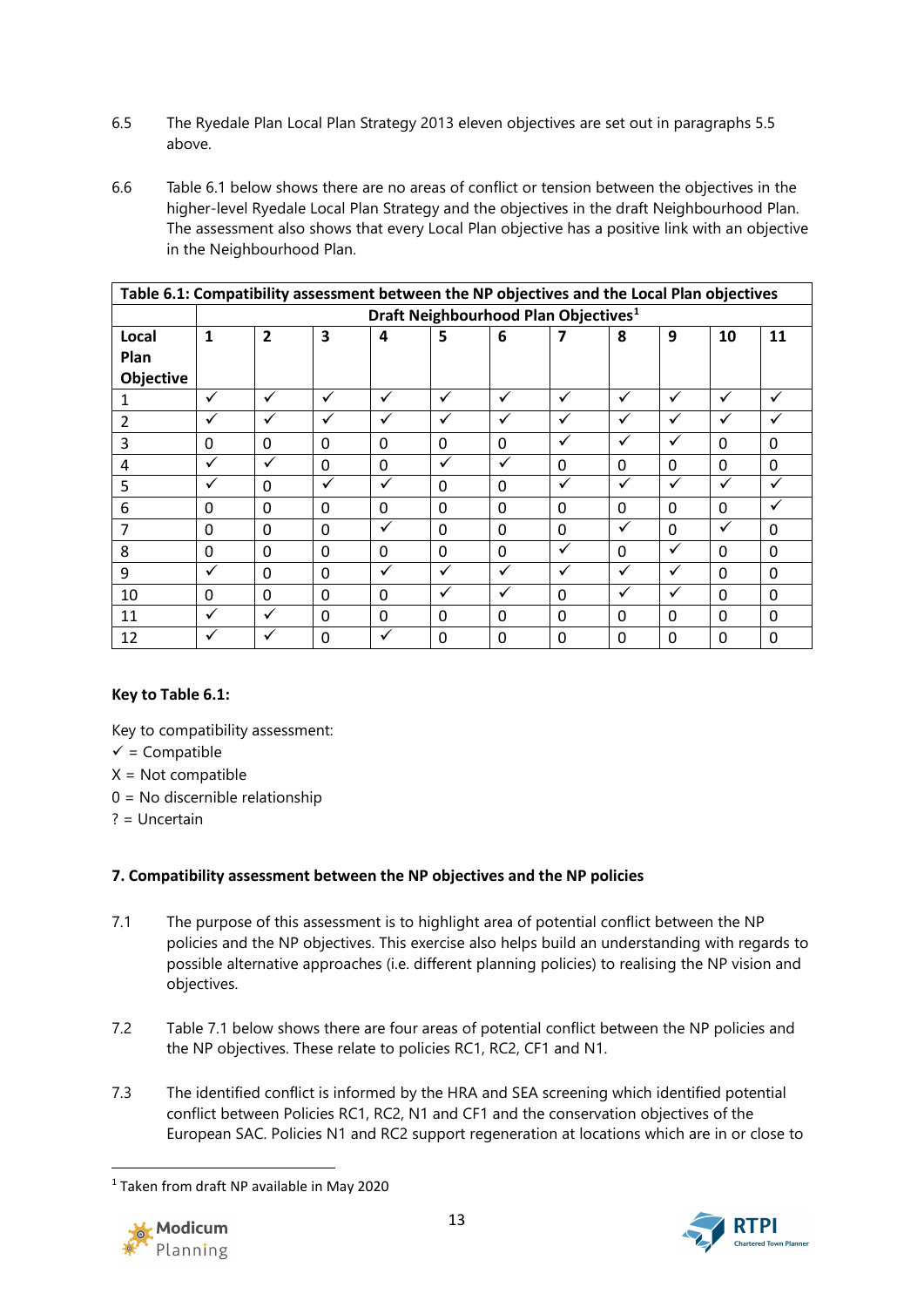the River Derwent SAC/SSSI. The policies do not allocate sites for development but support it in the event that any proposals are compatible with Policy SP14 of the Local Plan Strategy Policy. These policies are aspirational, and no work has been undertaken on deliverability or viability of any scheme. Policy CF1:Norton's Swimming Pool supports in principle the improvement of the swimming pool in order to increase capacity. The swimming pool is located very close to the River Derwent corridor. This has therefore been flagged as a potential area of incompatibility. The policy has been subject to HRA assessment. Policy RC1 is primarily about increasing access to the river for the community. A tension has been identified between the policy and the conservation objectives of the River Derwent SAC.

- 7.3 Policy RC1 can be linked to NP objective 4. This NP objective has a strong compatibility relationship to the Local Plan objectives namely Local Plan objective 1, 2, 5, 7, 9 and 12. Policies CF1 is primarily about improving community services and facilities and can be linked directly to NP objective 10. This NP objective has a strong compatibility relationship with Local Plan objective 1, 2, 5 and 7. Policy N1 supports regeneration at land to the rear of Commercial Street and Policy RC2 supports development related regeneration on land to the north and south of County Bridge. Both these objectives can be directly linked with NP objective 7 and 9. Both these objectives have strong compatibility relationship with Local Plan objectives 1, 2, 3, 5, 8 and 9.
- 7.3 Also noteworthy, is that all four policies that introduce tension with Objective 1 in the NP have are high degrees of compatibility with other NP objectives.
- 7.4 To conclude, the compatibility assessments shown in Tables 6.1 and 7.1 indicate that the added value that can be provided by the SEA work is by identifying minor amendments to the NP rather than more significant amendments. Reasonable alternatives are discussed further in section 8 of this report.

| Table 7.1 Compatibility assessment between the NP objectives and the NP policies. |                                      |                |              |                |              |            |              |              |          |              |          |
|-----------------------------------------------------------------------------------|--------------------------------------|----------------|--------------|----------------|--------------|------------|--------------|--------------|----------|--------------|----------|
|                                                                                   | <b>Neighbourhood Plan Objectives</b> |                |              |                |              |            |              |              |          |              |          |
| <b>NP</b>                                                                         | $\mathbf{1}$                         | $\overline{2}$ | 3            | $\overline{4}$ | 5            | 6          | 7            | 8            | 9        | 10           | 11       |
| <b>Policy</b>                                                                     |                                      |                |              |                |              |            |              |              |          |              |          |
| TM1                                                                               | ✓                                    | ✓              | $\checkmark$ | $\checkmark$   | $\checkmark$ | $\Omega$   | $\mathbf 0$  | $\Omega$     | $\Omega$ | $\Omega$     | 0        |
| TM <sub>2</sub>                                                                   | $\checkmark$                         | ✓              | ✓            | ✓              | ✓            | $\Omega$   | $\Omega$     | $\Omega$     | $\Omega$ | $\Omega$     | 0        |
| TM3                                                                               | $\checkmark$                         | ✓              | ✓            | ✓              | ✓            | $\Omega$   | $\Omega$     | $\Omega$     | $\Omega$ | <sup>0</sup> | 0        |
| TM4                                                                               | ✓                                    | ✓              | ✓            | 0              | 0            | 0          | 0            | 0            | 0        | 0            | 0        |
| TM5                                                                               | ✓                                    | ✓              | ✓            | 0              | 0            | 0          | 0            | 0            | 0        | $\Omega$     | 0        |
| TM6                                                                               | 0                                    | ✓              | ✓            | $\mathbf 0$    | $\mathbf{0}$ | $\Omega$   | $\mathbf 0$  | $\Omega$     | $\Omega$ | $\Omega$     | 0        |
| RC <sub>1</sub>                                                                   | $\frac{1}{2}x$                       | $\Omega$       | ✓            | $\checkmark$   | ✓            | $\Omega$   | $\checkmark$ | $\checkmark$ | $\Omega$ | ✓            | 0        |
| RC <sub>2</sub>                                                                   | $\frac{1}{2}x$                       | $\Omega$       | $\checkmark$ | $\checkmark$   | $\checkmark$ | $\Omega$   | ✓            | ✓            | ✓        | $\Omega$     | 0        |
| E <sub>1</sub>                                                                    | $\checkmark$                         | ✓              | ✓            | ✓              | $\checkmark$ | $\Omega$   | $\Omega$     | $\Omega$     | $\Omega$ | ✓            | 0        |
| E <sub>2</sub>                                                                    | $\checkmark$                         | ✓              | ✓            | ✓              | $\checkmark$ | $\Omega$   | $\Omega$     | $\Omega$     | $\Omega$ | ✓            | 0        |
| E <sub>3</sub>                                                                    | $\mathbf 0$                          | ✓              | ✓            | $\Omega$       | 0            | $\Omega$   | $\Omega$     | $\Omega$     | $\Omega$ | ✓            | 0        |
| E4                                                                                | ✓                                    | ✓              | $\checkmark$ | $\checkmark$   | ✓            | 0          | 0            | $\Omega$     | $\Omega$ | ✓            | 0        |
| E <sub>5</sub>                                                                    | $\mathbf 0$                          | $\Omega$       | 22           | $\Omega$       | ✓            | $\Omega$   | $\Omega$     | $\checkmark$ | $\Omega$ | $\Omega$     | 0        |
| E <sub>6</sub>                                                                    | $\mathbf 0$                          | ✓              | 0            | $\Omega$       | $\mathbf 0$  | $\sqrt{3}$ | $\Omega$     | $\Omega$     | $\Omega$ | <sup>0</sup> | $\Omega$ |

<span id="page-13-0"></span><sup>&</sup>lt;sup>2</sup> Key views may strengthen sense of place and intervisibility between two settlements

<span id="page-13-1"></span><sup>&</sup>lt;sup>3</sup> Key views may be of heritage assets or provide setting to heritage assets

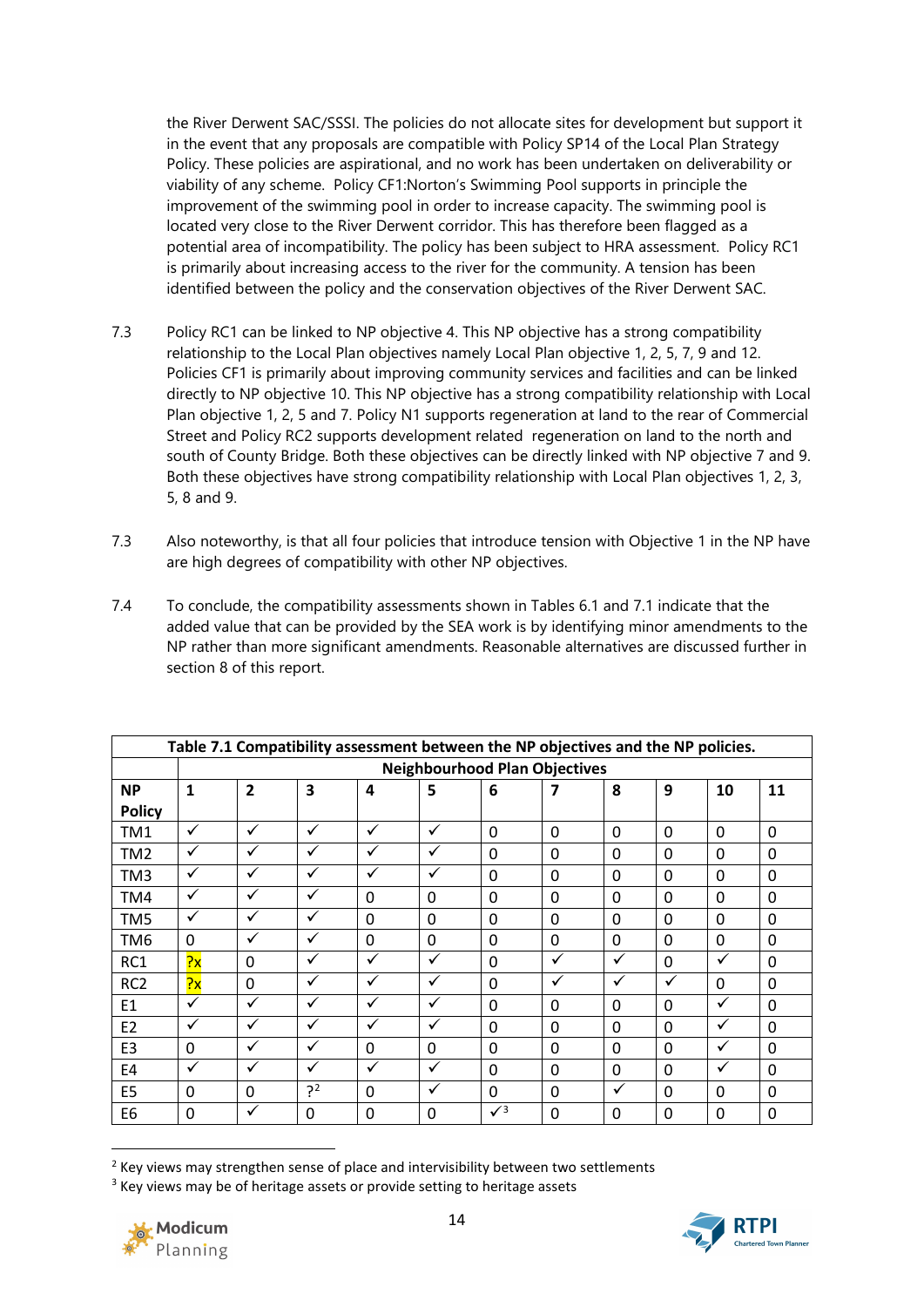| Table 7.1 Compatibility assessment between the NP objectives and the NP policies. |                 |                                      |                         |                |                         |                         |                         |                         |                      |                         |                |
|-----------------------------------------------------------------------------------|-----------------|--------------------------------------|-------------------------|----------------|-------------------------|-------------------------|-------------------------|-------------------------|----------------------|-------------------------|----------------|
|                                                                                   |                 | <b>Neighbourhood Plan Objectives</b> |                         |                |                         |                         |                         |                         |                      |                         |                |
| <b>NP</b>                                                                         | $\mathbf{1}$    | $\overline{2}$                       | $\overline{\mathbf{3}}$ | $\overline{4}$ | 5                       | $6\phantom{1}6$         | $\overline{\mathbf{z}}$ | 8                       | 9                    | 10                      | 11             |
| <b>Policy</b>                                                                     |                 |                                      |                         |                |                         |                         |                         |                         |                      |                         |                |
| CF1                                                                               | $\overline{?x}$ | 0                                    | $\checkmark$            | 0              | $\checkmark$            | $\mathbf 0$             | 0                       | $\mathbf 0$             | $\mathbf 0$          | $\checkmark$            | $\mathbf 0$    |
| CF <sub>2</sub>                                                                   | $\mathbf 0$     | 0                                    | $\checkmark$            | $\mathbf 0$    | $\checkmark$            | 0                       | 0                       | $\mathbf 0$             | $\overline{0}$       | $\checkmark$            | $\mathbf 0$    |
| CF3                                                                               | $\mathbf 0$     | $\Omega$                             | $\checkmark$            | $\mathbf 0$    | $\checkmark$            | $\overline{0}$          | 0                       | $\mathbf 0$             | $\Omega$             | $\checkmark$            | $\mathbf 0$    |
| TC <sub>1</sub>                                                                   | 0               | $\mathbf 0$                          | $\checkmark$            | 0              | $\checkmark$            | 0                       | 0                       | $\checkmark$            | $\mathbf{0}$         | $\checkmark$            | 0              |
| TC <sub>2</sub>                                                                   | 0               | $\mathbf 0$                          | ?                       | $\mathbf 0$    | $\checkmark$            | $\overline{\checkmark}$ | 0                       | ✓                       | 0                    | $\checkmark$            | 0              |
| TC <sub>3</sub>                                                                   | $\overline{0}$  | $\mathbf 0$                          | <sup>2</sup>            | $\mathbf 0$    | $\mathbf 0$             | 0                       | $\overline{\checkmark}$ | $\checkmark$            | $\checkmark$         | $\checkmark$            | $\overline{0}$ |
| TC4                                                                               | 0               | $\mathbf 0$                          | 0                       | $\mathbf 0$    | $\pmb{0}$               | $\mathbf 0$             | $\sqrt{4}$              | $\checkmark$            | $\checkmark$         | $\checkmark$            | $\mathbf 0$    |
| HRI1                                                                              | $\mathbf 0$     | $\overline{0}$                       | ?                       | $\mathbf 0$    | $\overline{\checkmark}$ | $\mathbf 0$             | 0                       | $\overline{\checkmark}$ | $\blacktriangledown$ | $\overline{\checkmark}$ | $\mathbf 0$    |
| HRI2                                                                              | $\mathbf 0$     | $\mathbf 0$                          | ?                       | 0              | $\checkmark$            | $\mathbf 0$             | 0                       | $\checkmark$            | $\checkmark$         | $\checkmark$            | 0              |
| HRI3                                                                              | 0               | $\mathbf 0$                          | ?                       | 0              | $\checkmark$            | $\mathbf 0$             | 0                       | $\checkmark$            | $\checkmark$         | $\checkmark$            | 0              |
| HRI4                                                                              | $\overline{0}$  | $\mathbf 0$                          | <sup>2</sup>            | $\mathbf 0$    | $\checkmark$            | 0                       | 0                       | $\checkmark$            | $\overline{0}$       | $\overline{\checkmark}$ | $\overline{0}$ |
| HD1                                                                               | $\mathbf{0}$    | $\mathbf 0$                          | 0                       | 0              | $\checkmark$            | $\overline{\checkmark}$ | 0                       | $\checkmark$            | $\mathbf 0$          | 0                       | $\mathbf 0$    |
| HD <sub>2</sub>                                                                   | 0               | $\mathbf 0$                          | $\mathbf 0$             | 0              | $\checkmark$            | $\checkmark$            | 0                       | $\checkmark$            | $\mathbf 0$          | $\mathbf 0$             | 0              |
| HD3                                                                               | $\mathbf 0$     | 0                                    | $\overline{0}$          | 0              | $\overline{\checkmark}$ | $\blacktriangledown$    | 0                       | $\checkmark$            | $\overline{0}$       | $\overline{0}$          | $\mathbf 0$    |
| HD4                                                                               | $\mathbf 0$     | $\Omega$                             | $\mathbf 0$             | 0              | $\checkmark$            | $\checkmark$            | 0                       | $\checkmark$            | $\mathbf 0$          | 0                       | $\mathbf 0$    |
| HD5                                                                               | $\mathbf 0$     | $\sqrt{5}$                           | $\mathbf 0$             | $\mathbf 0$    | $\checkmark$            | $\overline{\checkmark}$ | $\overline{0}$          | $\checkmark$            | $\overline{0}$       | $\mathbf 0$             | $\mathbf 0$    |
| HD <sub>6</sub>                                                                   | $\mathbf 0$     | $\Omega$                             | $\mathbf 0$             | 0              | $\checkmark$            | $\checkmark$            | $\Omega$                | $\checkmark$            | $\Omega$             | 0                       | $\mathbf 0$    |
| HD7                                                                               | $\mathbf 0$     | $\checkmark$                         | $\mathbf 0$             | $\mathbf 0$    | $\checkmark$            | $\checkmark$            | 0                       | $\checkmark$            | $\mathbf 0$          | $\overline{0}$          | $\mathbf 0$    |
| HD <sub>8</sub>                                                                   | $\mathbf 0$     | 0                                    | 0                       | $\mathbf 0$    | $\checkmark$            | $\checkmark$            | 0                       | $\checkmark$            | $\mathbf 0$          | $\mathbf 0$             | $\mathbf 0$    |
| HD <sub>9</sub>                                                                   | $\mathbf 0$     | $\Omega$                             | $\overline{0}$          | $\Omega$       | $\checkmark$            | $\checkmark$            | $\Omega$                | $\checkmark$            | $\mathbf 0$          | 0                       | $\mathbf 0$    |
| HD10                                                                              | $\mathbf 0$     | 0                                    | 0                       | $\mathbf 0$    | $\checkmark$            | $\checkmark$            | 0                       | $\checkmark$            | $\mathbf 0$          | $\checkmark$            | 0              |
| HD11                                                                              | $\mathbf 0$     | $\mathbf 0$                          | $\overline{0}$          | $\mathbf 0$    | $\checkmark$            | $\sqrt{ }$              | 0                       | $\checkmark$            | $\overline{0}$       | 0                       | 0              |
| H1                                                                                | $\overline{0}$  | $\overline{0}$                       | $\overline{0}$          | $\mathbf 0$    | $\mathbf 0$             | $\overline{0}$          | 0                       | $\mathbf 0$             | $\overline{0}$       | $\overline{0}$          | $\checkmark$   |
| EM1                                                                               | 0               | 0                                    | 0                       | 0              | 0                       | 0                       | 0                       | 0                       | $\checkmark$         | 0                       | 0              |
| M1                                                                                | $\mathbf 0$     | $\overline{0}$                       | 0                       | $\mathbf 0$    | $\boldsymbol{0}$        | $\mathbf 0$             | 0                       | $\checkmark$            | $\checkmark$         | $\mathbf 0$             | $\overline{0}$ |
| M <sub>2</sub>                                                                    | 0               | $\mathbf 0$                          | 0                       | $\mathbf 0$    | 0                       | 0                       | 0                       | $\checkmark$            | $\checkmark$         | $\mathbf 0$             | $\mathbf 0$    |
| N1                                                                                | $\overline{?x}$ | $\mathbf 0$                          | 0                       | 0              | $\checkmark$            | 0                       | ✓                       | 0                       | $\checkmark$         | $\mathbf 0$             | 0              |

## **Key to Table 7.1:**

Key to compatibility assessment:

 $\checkmark$  = Compatible

 $X = Not compatible$ 

0 = No discernible relationship

? = Uncertain

<span id="page-14-2"></span><sup>6</sup> See Footnote 1.





<span id="page-14-0"></span><sup>4</sup> Wentworth Street not a vacant site as such but a car park.

<span id="page-14-1"></span> $5$  Due to specific landscaping schemes mentioned.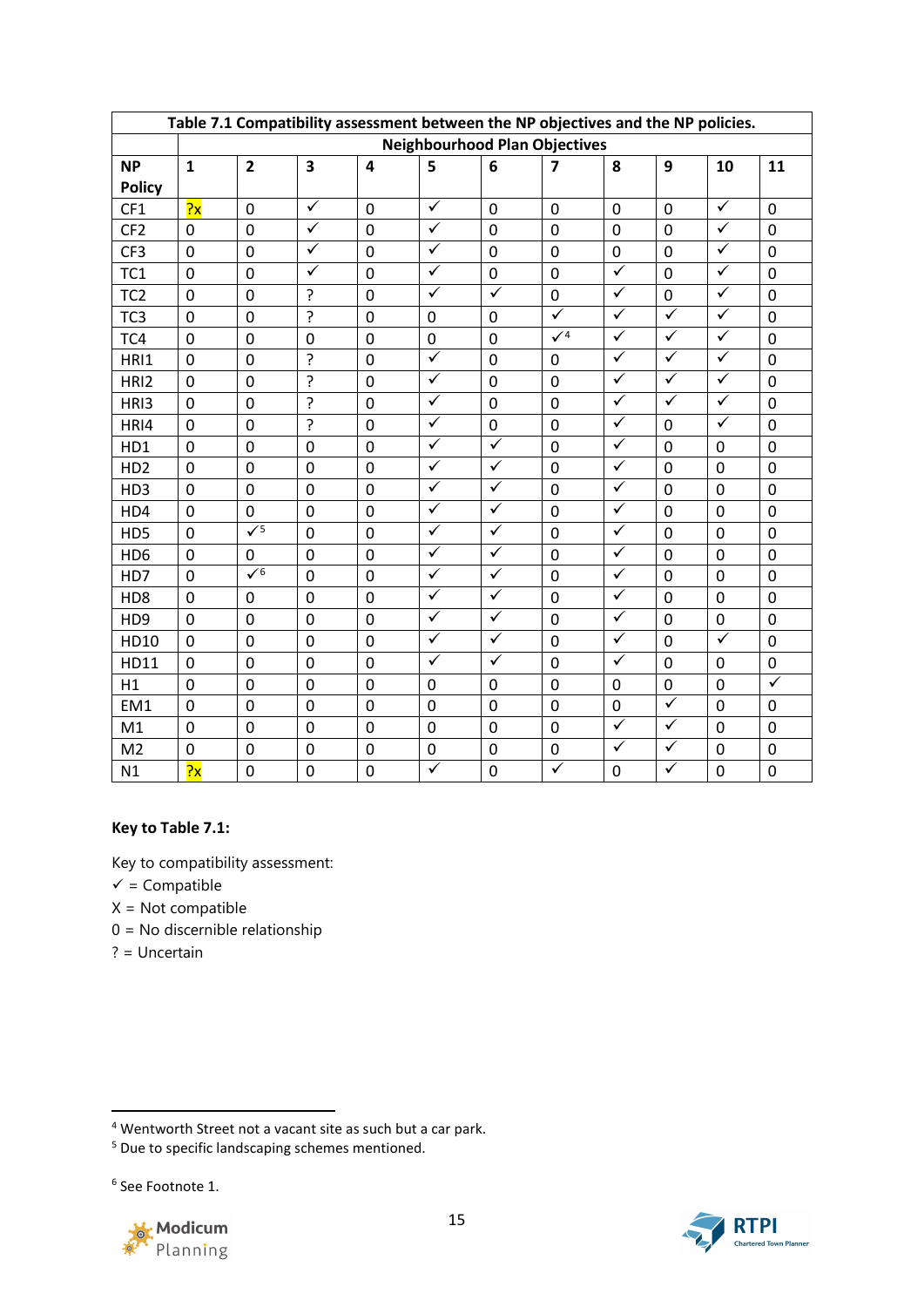# **8. Proposed objectives and approach (including reasonable alternatives to be assessed) to be taken in the SEA of the Malton and Norton Neighbourhood Plan**

- 8.1 The August 2019 SEA screening assessment (which was undertaken in parallel to the HRA screening assessment work) reported on potential significant environmental effects from the draft NP under Regulation 9 of the SEA Regulations. As part of this, the criteria specified in Schedule 1 to the SEA Regulations was taken into account and the three consultation bodies were consulted. This part of the assessment concluded
	- Whilst parts of the NP area are vulnerable in terms of biodiversity (River Derwent SAC and SSSI – see Figures 1 and 2), landscape (See Figure 3) and in relation to flood risk (see Environment Agency flood maps which show the River Derwent Corridor as falling within Flood Zone 3) the plan does not allocate sites for development and this itself restricted the extent to which the NP could trigger likely significant environmental effects under the SEA regulations.
	- The policies are focused on shaping and influencing development when planning applications are brought forwards and from this point of view a range of minor positive effects could occur particularly in relation to the historic environment.
	- There are a number of site-specific policies which highlight specific locations where certain types of investment would be supported. This includes sites which are in or close to areas which are sensitive in biodiversity or flood risk terms. However, in the main, the type of development being supported is minor public enhancement initiatives such as provision of picnic benches, boat moarings etc.
	- There is one specific policy which deserves particular intention. This is Policy RC2: Regeneration of Land North and South of County bridge. Again, the policy does not allocate the site for development and neither does it accept or establish the principle of development. The policy is carefully worded to state *"in the event that the principle of development on this site is accepted via the Local Plan or otherwise, relative to the requirements of Local Plan Strategy Policy SP14",* the policy sets out specific criteria which will be also be sought as part of a proposal (being found as acceptable through a mechanism other than through the Neighbourhood Plan). The policy is an aspirational one where the deliverability of the policy is dependent on a range of other factors not demonstrated (viability or deliverability or availability of land). Whilst not explicitly clear in the policy wording, the supporting text to the policy is clear in stating *"any projects or development would need to take full account of the ecological value of the river corridor, as reflected in its SAC and SSSI status. In addition, flood risk is a recognised issue, especially in*  light of forecasting models that are expected to inform future decisions concerning *development opportunities."*
- 8.2 The three consultation bodies agreed with this conclusion.
- 8.3 In this case the need for the SEA has been triggered only through the HRA screening work. It is therefore proposed that the scope of the SEA be limited to an assessment of the NP policies which triggered the need for HRA. These four policies are set out (in their current form) below in Table 6.1.
- 8.4 It is proposed that as part of the SEA of the NP, the appropriate assessment of these four policies, together with the recommendations for amendments (see paragraph 5.19 above) by



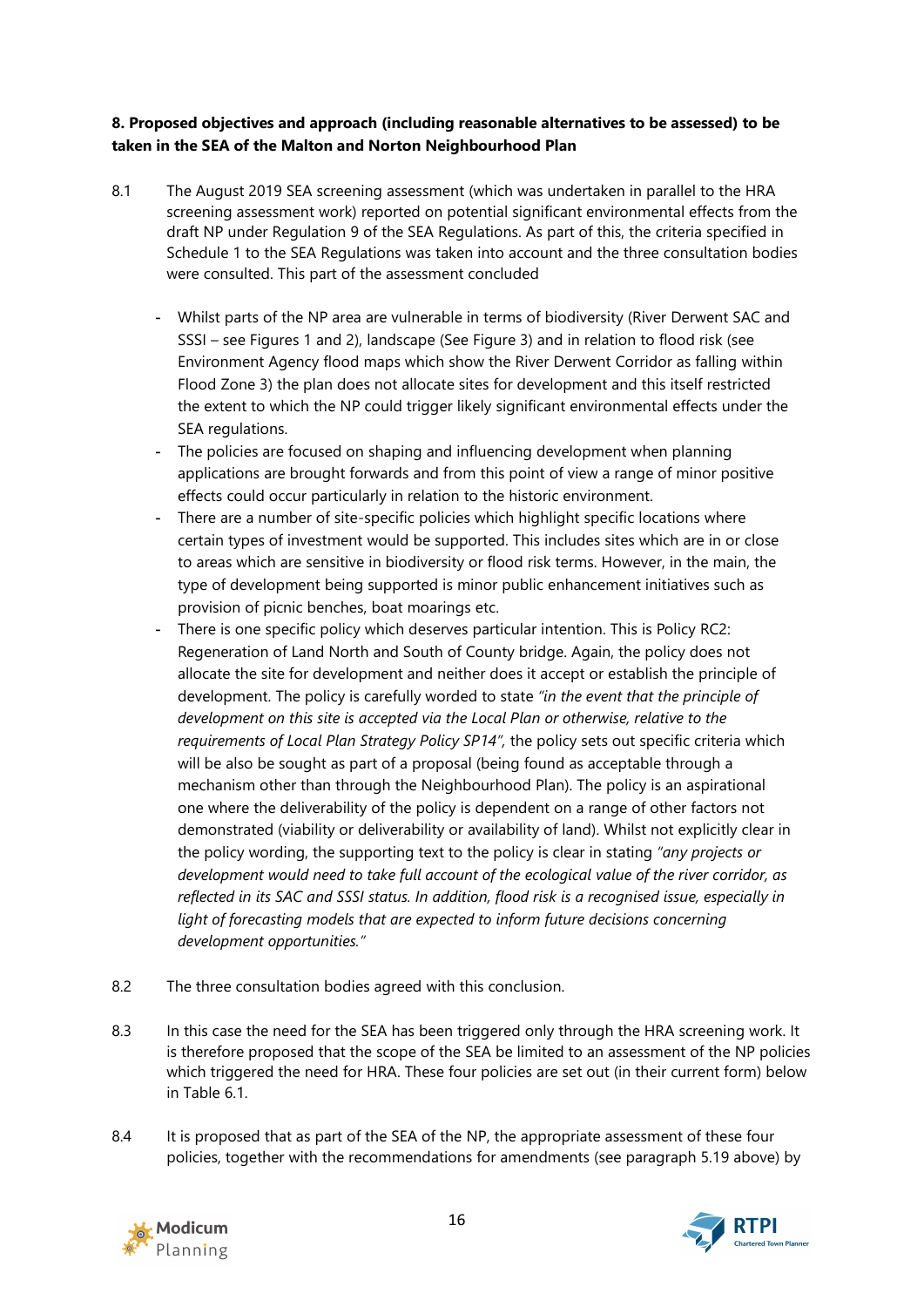the Fleming Ecology will be carefully reviewed. In particular, the proposed HRA recommendations will be reviewed.

# Reasonable Alternatives

- 8.5 In line with paragraph 12 of the SEA Regulations, the SEA environmental report will need to identify reasonable alternatives to the approach taken in the draft NP and an assessment will need to be done of the identified reasonable alternatives. The purpose of this will be to understand how the draft NP performs in sustainability terms compared to the proposed alternatives.
- 8.6 For reasons outlined above it is proposed the scope of this SEA will be restricted to just four policies in the NP. It is proposed that the reasonable alternatives to the proposed approach in the NP should *not* include an alternative NP vision or an alternative set of NP objectives. This is because, as seen in Table 6.1 above there is a high degree of compatibility between the NP objectives and the Local Plan Strategy 2013 objectives.
- 8.7 It is reasoned therefore that the reasonable alternatives to the proposed approach in the NP that should be included in the SEA assessment are quite limited in scope and will be focused on looking at alternative ways of realising the NP vision and objectives to the approach taken in the four policies RC1: Malton and Norton River Corridor Development, RC2: Regeneration of Land North and South of County Bridge, CF1 Norton's Swimming Pool and N1: Land to rear of Commercial Street. Alternatives could include:
	- removal of these policies;
	- looking at alternative policy wording and alternative wording in the supporting text; and
	- Incorporating the changes proposed by the HRA appropriate assessment

## **Table 8.1: Draft NP policies that have been subject to HRA appropriate assessment**

# **RC1: Malton and Norton River Corridor Development**

The following types of development proposals within the Malton and Norton River Corridor, as identified on the Neighbourhood Plan Proposals Map, will be supported:- - Recreational enhancement works to include:-

- A new picnic area
- Improved riverside seating
- Fishing platforms/pegs
- Boat moorings
- A bandstand/facilities to host performances and entertainment
- Enhanced footpath, cycleway and bridleway provision along the river frontage
- Café/refreshment facilities
- The appropriate change of use or redevelopment of existing buildings within the corridor.

The acceptability of any such development is subject to satisfying the requirements of Local Plan Strategy Policy SP14 in respect of biodiversity sites statutorily rotected by international legislation.



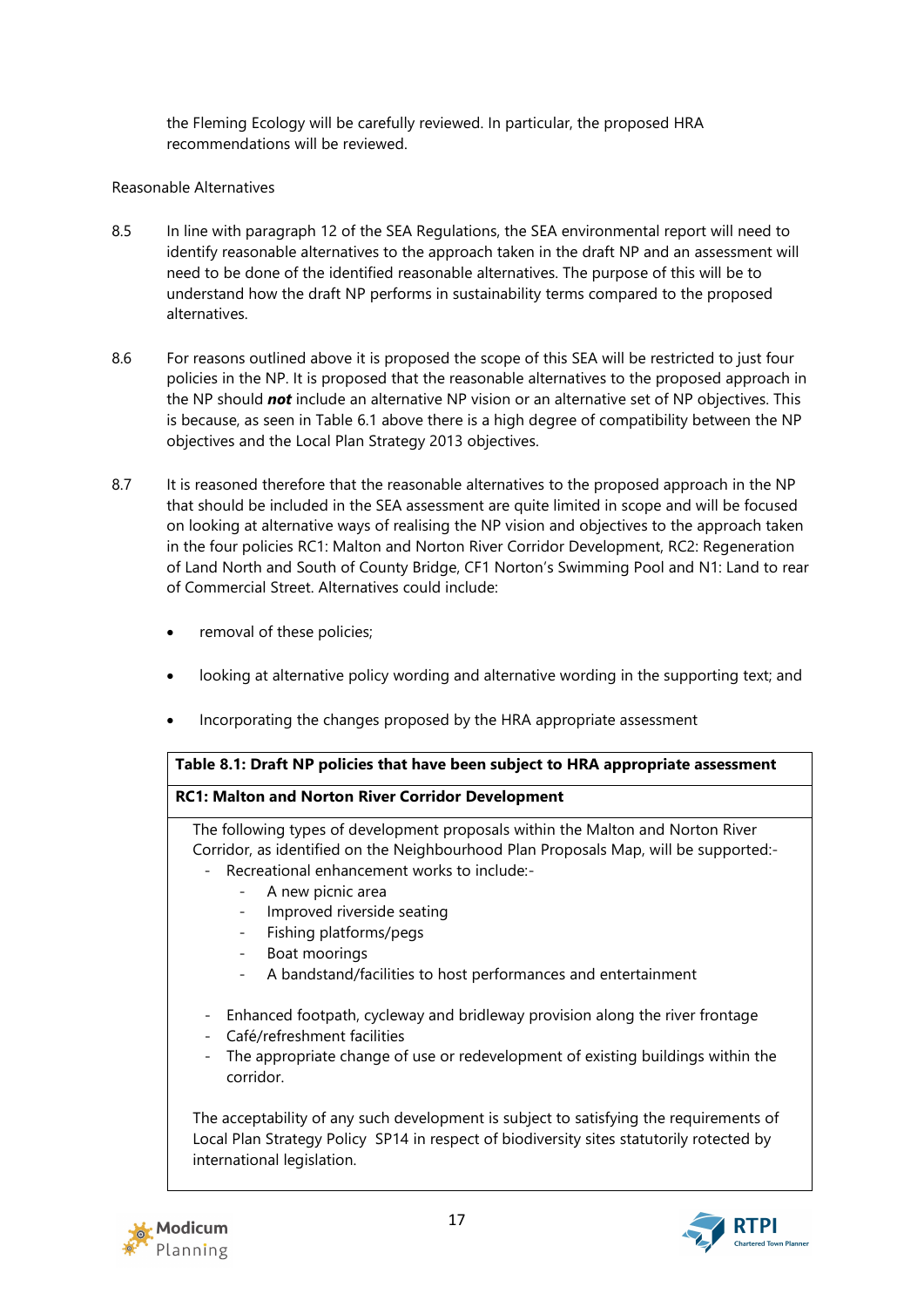|                                                      | Development is also subject to the satisfaction of flood risk requirements, including                                                                                                                                                                                                 |
|------------------------------------------------------|---------------------------------------------------------------------------------------------------------------------------------------------------------------------------------------------------------------------------------------------------------------------------------------|
|                                                      | sequential testing, as directed by the Environment Agency                                                                                                                                                                                                                             |
|                                                      | RC2: Regeneration of Land North and South of County Bridge                                                                                                                                                                                                                            |
|                                                      | Development-related regeneration on land to the North and South of County Bridge, as                                                                                                                                                                                                  |
|                                                      | shown on the Neighbourhood Plan Proposals Map, will be supported.                                                                                                                                                                                                                     |
|                                                      | In the event that the principle of any such development on this site is accepted via the<br>Local Plan or otherwise, relative to the requirements of Local Plan Strategy Policy SP14<br>(in respect of biodiversity sites statutorily protected                                       |
| following:-                                          | by international legislation), development of this site should have regard to the                                                                                                                                                                                                     |
|                                                      | The satisfaction of flood risk requirements, including sequential testing, as directed<br>by the Environment Agency;                                                                                                                                                                  |
|                                                      | Preservation and/or enhancement of the character and appearance of the Malton<br>Town Centre and Norton-on-Derwent Conservation Areas within which the site is<br>located;                                                                                                            |
| $\overline{\phantom{a}}$<br>$\overline{\phantom{a}}$ | The maximisation of opportunities to improve pedestrian, cycle and motorised<br>vehicular access across the River Derwent and the York-Scarborough Railway Line;<br>The incorporation of low emission measures to ensure that the overall impact on<br>AQMA air quality is mitigated; |
|                                                      | The retention/replacement of Yorkshire Water's site access;                                                                                                                                                                                                                           |
|                                                      | The retention/replacement of the on-site public conveniences.                                                                                                                                                                                                                         |
|                                                      | <b>CF1: Norton's Swimming Pool</b>                                                                                                                                                                                                                                                    |
|                                                      | Development of Norton Swimming Pool to provide additional capacity or improved<br>leisure facilities for the benefit of the community, including its upgrading, extension or<br>replacement, will in principle be supported.                                                          |
|                                                      | Consideration should be given to the need for any additional off-road car parking<br>provision to serve any enhanced facility.                                                                                                                                                        |
|                                                      | N1: Land to the Rear of Commercial Street                                                                                                                                                                                                                                             |
|                                                      | Regeneration of land to the rear of Commercial Street, as identified on the                                                                                                                                                                                                           |
|                                                      | Neighbourhood Plan Proposals Map, including the development of a public car park,<br>with associated service access to the rear of commercial properties in Commercial Street,<br>will be supported.                                                                                  |
|                                                      | The acceptability of any such regeneration development is subject to satisfying the<br>requirements of Local Plan Strategy Policy SP14 in respect of biodiversity sites statutorily                                                                                                   |



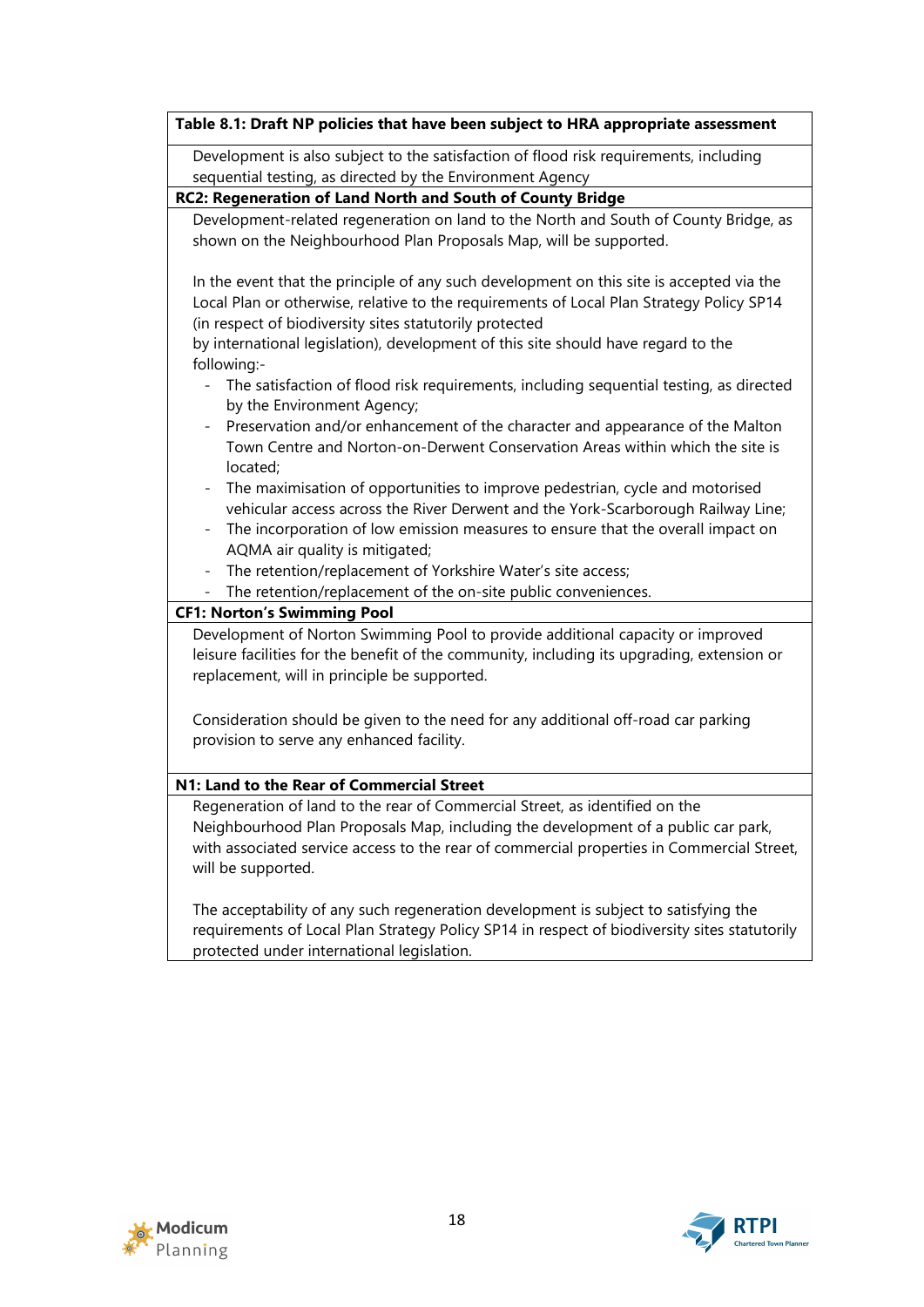### **9. The environmental baseline and environmental issues.**

- 9.1 An important part of setting the scope for a SEA of a NP is establishing what the environmental baseline in the plan area is. Table 4 in the SEA screening report (May 2020) provides an overview of the environmental baseline alongside existing environmental issues. In addition, the sustainability issues identified by Ryedale District Council for Malton and Norton in 2017 as part of their SA/SEA of the Ryedale Local Sites Plan (see Table 5.2 above) are also relevant.
- 9.2 To keep the SEA of the NP proportionate to the influence of the NP and proportionate to the topics applicable to those four policies that have triggered the need for a HRA and (in this case) therefore the SEA, not all aspects of the environmental baseline and existing environmental issues covered in the SEA screening report and in Table 5.2 will be applicable to the SEA of this NP.
- 9.3 An overview has been provided (see Table 7.2 below) of the environmental baseline and environmental issues using the environmental topics set out in Schedule 2 to the SEA Regulations (biodiversity, population, human health, fauna, flora, soil, water, air, climatic factors, material assets, cultural heritage, landscape). This has been drawn from the work undertaken as part of the SEA screening report May 2020 and as part of the SEA/SA of the Ryedale Local Sites Plan in October 2017. An assessment has then been undertaken to identify which aspects of the environmental baseline (including environmental issues) are applicable to the NP policies RC1, RC2, CF1 and N1. This is shown in the last column in the Table 7.2 below. The results of this assessment is shown in Table 7.2 below.

| Table 9.1: Environmental topics to be included in the SEA of the Malton and Norton NP |                                                                                                                                            |  |  |  |  |  |  |
|---------------------------------------------------------------------------------------|--------------------------------------------------------------------------------------------------------------------------------------------|--|--|--|--|--|--|
| <b>Environmental topic as per</b>                                                     | Aspects to be explored in the environmental assessment                                                                                     |  |  |  |  |  |  |
| <b>Schedule 2 in SEA Regulations</b>                                                  | of the Malton and Norton NP.                                                                                                               |  |  |  |  |  |  |
| Biodiversity, Fauna and Flora                                                         | Impact on River Derwent SAC and River Derwent SSSI                                                                                         |  |  |  |  |  |  |
| Human Health                                                                          | Impact on access to indoor and outdoor recreation<br>opportunities                                                                         |  |  |  |  |  |  |
| Air                                                                                   | Relationship between NP policies RC1, RC2, CF1 and N1 and<br>air quality                                                                   |  |  |  |  |  |  |
| <b>Climatic Factors</b>                                                               | Relationship between NP policies RC1, RC2, CF1 and N1 and<br>flooding to be explored                                                       |  |  |  |  |  |  |
| Cultural Heritage                                                                     | Scoped in. Relationship between NP policies RC1, RC2, CF1<br>and N1 and heritage assets to be explored in the<br>environmental assessment. |  |  |  |  |  |  |
| Landscape                                                                             | Relationship between Policy RC1 and land designated as<br>Visually Important Undeveloped Area in the Local Plan.                           |  |  |  |  |  |  |
| Interrelationship between<br>landscape and open space<br>environmental topics         | Relationship between RC1 and RC3, open spaces and<br>landscape quality to be explored in SEA environmental<br>assessment                   |  |  |  |  |  |  |



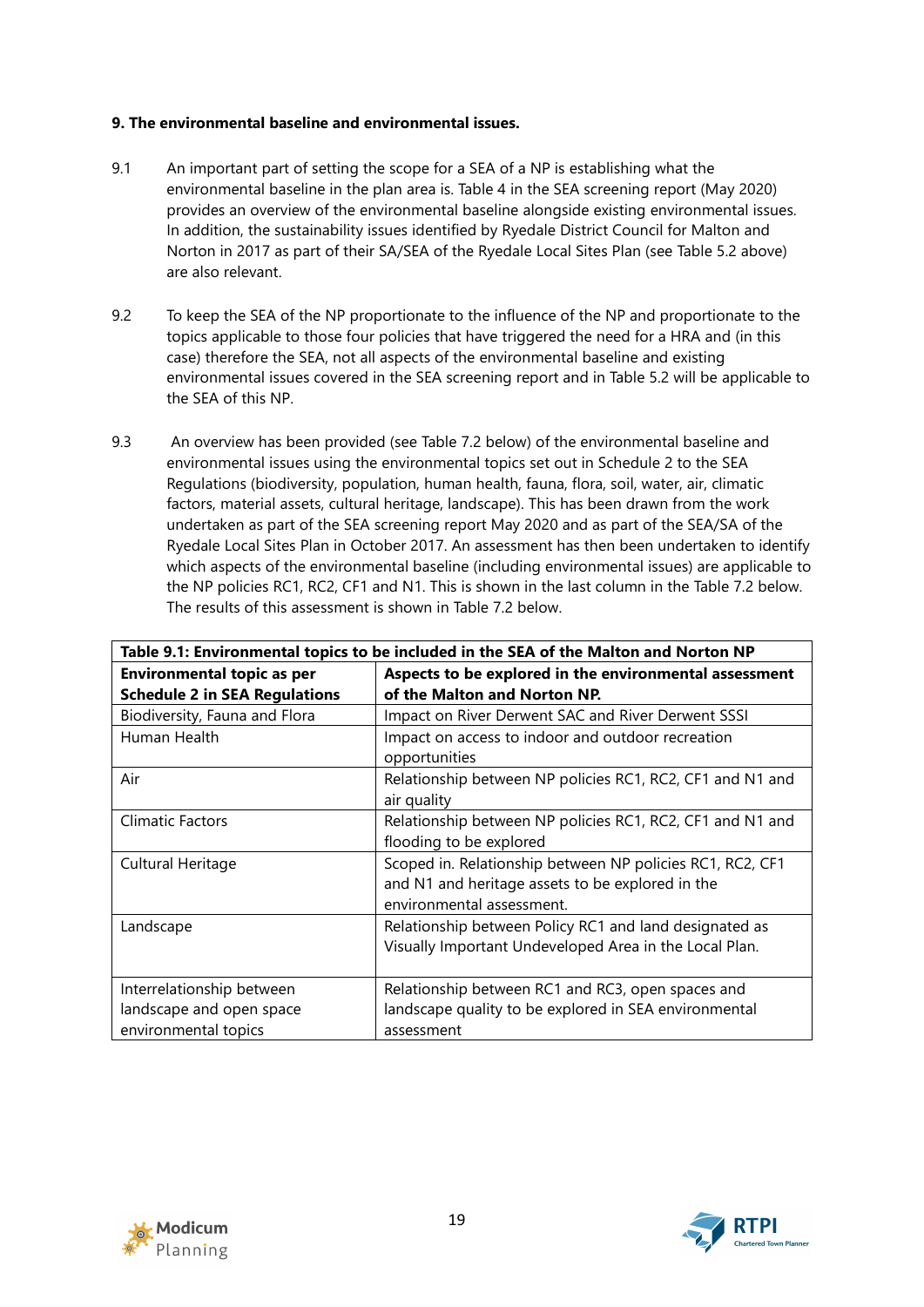| Table 9.2: Assessing the overall environmental baseline (including environmental issues)<br>against Policies RC1, RC2, CF2 and N1 in the NP. |              |                                                                                                                                                                                                                                                                                                                                                                                                                                                                                                                                                                                                                                                                                                                                                                                                                                                                                                                                                                                                                                                                                                                                                                                                                                                                                                                                                                                                                                                                                                                                                                                                                                                                                                                                                                                                                                                                                                                                                                                                                                                                                                                                                                                                                                                                                                                                                                                                                                                                                                                                                                                                                                                                                                                                                                                                                                                                                                                                                                                                                                                                                                                                                                                                                                                                                                 |                                               |  |  |  |  |
|----------------------------------------------------------------------------------------------------------------------------------------------|--------------|-------------------------------------------------------------------------------------------------------------------------------------------------------------------------------------------------------------------------------------------------------------------------------------------------------------------------------------------------------------------------------------------------------------------------------------------------------------------------------------------------------------------------------------------------------------------------------------------------------------------------------------------------------------------------------------------------------------------------------------------------------------------------------------------------------------------------------------------------------------------------------------------------------------------------------------------------------------------------------------------------------------------------------------------------------------------------------------------------------------------------------------------------------------------------------------------------------------------------------------------------------------------------------------------------------------------------------------------------------------------------------------------------------------------------------------------------------------------------------------------------------------------------------------------------------------------------------------------------------------------------------------------------------------------------------------------------------------------------------------------------------------------------------------------------------------------------------------------------------------------------------------------------------------------------------------------------------------------------------------------------------------------------------------------------------------------------------------------------------------------------------------------------------------------------------------------------------------------------------------------------------------------------------------------------------------------------------------------------------------------------------------------------------------------------------------------------------------------------------------------------------------------------------------------------------------------------------------------------------------------------------------------------------------------------------------------------------------------------------------------------------------------------------------------------------------------------------------------------------------------------------------------------------------------------------------------------------------------------------------------------------------------------------------------------------------------------------------------------------------------------------------------------------------------------------------------------------------------------------------------------------------------------------------------------|-----------------------------------------------|--|--|--|--|
|                                                                                                                                              |              | <b>Environmental baseline and issue in NP area</b>                                                                                                                                                                                                                                                                                                                                                                                                                                                                                                                                                                                                                                                                                                                                                                                                                                                                                                                                                                                                                                                                                                                                                                                                                                                                                                                                                                                                                                                                                                                                                                                                                                                                                                                                                                                                                                                                                                                                                                                                                                                                                                                                                                                                                                                                                                                                                                                                                                                                                                                                                                                                                                                                                                                                                                                                                                                                                                                                                                                                                                                                                                                                                                                                                                              | <b>Applicable to</b><br>the SEA of<br>the NP? |  |  |  |  |
| Topic as per Schedule 2 in the SEA Regulations<br>Environmenta                                                                               | Biodiversity | The River Derwent Special Area of Conservation runs through the plan area; it<br>runs along the boundary between the two civil parishes of Malton and Norton.<br>See Figure 1 in the SEA screening report.<br>Ryedale District Council have designated a River Derwent Special Area of<br>Conservation (SAC) 500 m buffer which identifies the area of a presumption<br>against development 'unless it can be demonstrated through an appropriate<br>assessment that there will be no adverse effect on the integrity of the SAC<br>alone or in combination with other plans and projects.'<br>Note: Table 1 in the HRA appropriate assessment report May 2020 (prepared<br>by Fleming Ecology for the this NP) identifies that there is a potential credible<br>risk to the River Derwent SAC from any plan that could affect aquatic features,<br>any plan that could affect mobile species and finally any plan that could affect<br>increase recreational pressure on European sites potentially vulnerable or<br>sensitive to such pressure<br>Note: Table 3 in the HRA appropriate assessment report, Fleming Ecology, May<br>2020 provides an up to date description of the River Derwent SAC and its<br>qualifying features as follows:<br>"The River Derwent represents one of the best examples in England of a lowland<br>river stretching from Ryemouth in the north to its confluence with the Ouse in<br>the south of the District $-$ a small section lies within the Lower Derwent Valley<br>National Nature Reserve. Not all of the river is designated though and a small<br>stretch through Malton and Norton-upon-Derwent is excluded, reflecting its<br>urbanised location here.<br>It supports diverse communities of flora, notably floating vegetation dominated<br>by water crowfoot, and fauna, comprising river lamprey, sea lamprey, bullhead<br>and otter. The latter are mobile species with the potential/need to utilise<br>extensive stretches of the river throughout the catchment beyond the boundaries<br>of the SAC, and are critically dependent on the maintenance of a favourable<br>hydrological (including physical and chemical) conditions throughout their<br>range. They are therefore vulnerable to pollution events and the creation of<br>physical or chemical barriers; for instance, lamprey migrate to the open sea via<br>the Humber Estuary. In addition, otters also exploit riparian habitats for resting<br>and breeding.<br>The Derwent is meso/eutrophic and carries a high nutrient load providing a<br>degree of resilience against air pollution, and whilst otter can be considered<br>resilient, the floating vegetation communities and fish populations may be<br>vulnerable. Overall though, the site can be considered relatively robust but<br>vulnerable to changes in water quality (especially inputs of phosphate) from<br>wastewater disposal, for instance.<br>Restricted access to the river along much of its length reduces the impact of<br>existing recreational pressure and the simple width of the channel effectively<br>rules out harmful impacts on bullhead, both species of lamprey and the floating<br>vegetation community. However, the otter population remains more vulnerable<br>to disturbance. | Yes                                           |  |  |  |  |
|                                                                                                                                              |              | Natural England has assessed 99.2% of the River Derwent SSSI to be in<br>'favourable' or 'unfavourable recovering' condition; 0.8% is 'unfavourable no<br>change' but the threat level is considered to be 'high' across a much wider area."                                                                                                                                                                                                                                                                                                                                                                                                                                                                                                                                                                                                                                                                                                                                                                                                                                                                                                                                                                                                                                                                                                                                                                                                                                                                                                                                                                                                                                                                                                                                                                                                                                                                                                                                                                                                                                                                                                                                                                                                                                                                                                                                                                                                                                                                                                                                                                                                                                                                                                                                                                                                                                                                                                                                                                                                                                                                                                                                                                                                                                                    |                                               |  |  |  |  |



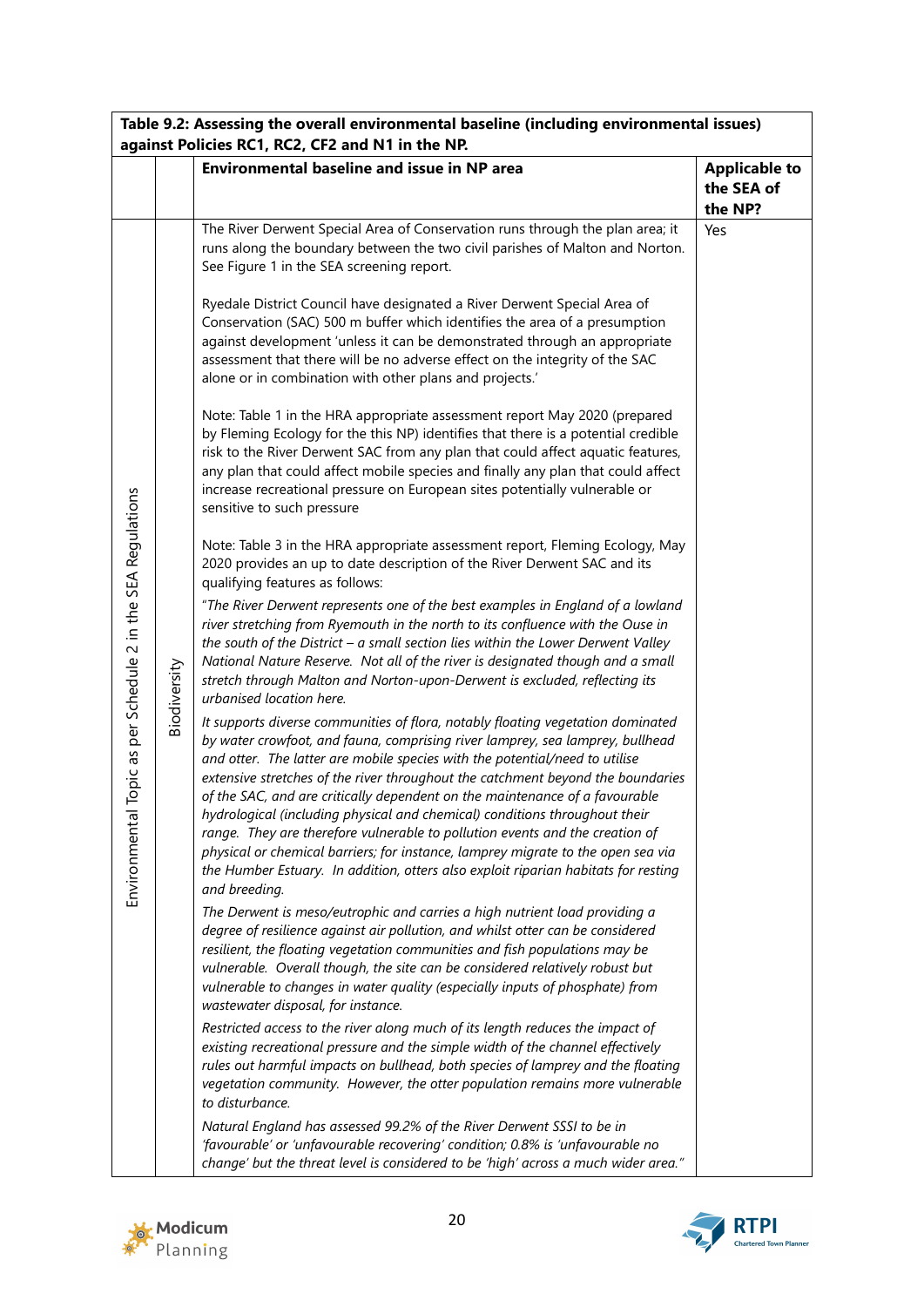| Table 9.2: Assessing the overall environmental baseline (including environmental issues)<br>against Policies RC1, RC2, CF2 and N1 in the NP. |              |                                                                                                                                                                                                                                                                                                                                                                                                                                                                                                                                                                       |                                                                                                                                                                                                                                                                 |  |  |  |  |  |
|----------------------------------------------------------------------------------------------------------------------------------------------|--------------|-----------------------------------------------------------------------------------------------------------------------------------------------------------------------------------------------------------------------------------------------------------------------------------------------------------------------------------------------------------------------------------------------------------------------------------------------------------------------------------------------------------------------------------------------------------------------|-----------------------------------------------------------------------------------------------------------------------------------------------------------------------------------------------------------------------------------------------------------------|--|--|--|--|--|
|                                                                                                                                              |              | <b>Environmental baseline and issue in NP area</b>                                                                                                                                                                                                                                                                                                                                                                                                                                                                                                                    | <b>Applicable to</b><br>the SEA of<br>the NP?                                                                                                                                                                                                                   |  |  |  |  |  |
|                                                                                                                                              | Biodiversity | The River Derwent Special Site of Scientific Interest run through<br>$\bullet$<br>the plan area: it runs along the boundary between the two civil<br>parishes of Malton and Norton. See Figure 2 in SEA screening<br>report.                                                                                                                                                                                                                                                                                                                                          | Yes                                                                                                                                                                                                                                                             |  |  |  |  |  |
|                                                                                                                                              | Biodiversity | The Howardian Hills Area of Outstanding Natural Beauty lies<br>$\bullet$<br>adjacent to the NP area, to the west in the neighbouring parish<br>of Broughton. See Figure 3 in SEA screening report.                                                                                                                                                                                                                                                                                                                                                                    | No. There is<br>no<br>relationship<br>between NP<br>policies RC1,<br>RC2, CF1 and<br>N <sub>1</sub>                                                                                                                                                             |  |  |  |  |  |
|                                                                                                                                              | Population   | No specific issues identified in the SEA screening report. Population in<br>Norton on Derwent as at 2011 Census = 7,387 (nomisweb.co.uk).<br>Population in Malton as at 2011 Census = 4,888 (nomisweb.co.uk).<br>The SEA/SA report for the Ryedale Local Sites document published in<br>October 2017 notes the following concerns which are applicable to the<br>population.:<br>Ability of social and physical infrastructure to cope with<br>additional development due to timing, in particular transport<br>and schools.<br>Traffic congestion through the towns. | Yes. Policies<br>RC1, and CF1<br>are focused<br>on improving<br>access to<br>indoor and<br>outdoor<br>recreation<br>activities.<br>Policy RC2<br>may be<br>applicable in<br>that it seeks<br>regeneration<br>of land north<br>and south of<br>county<br>bridge. |  |  |  |  |  |
|                                                                                                                                              | Human Health | The SEA/SA report for the Ryedale Local Sites document published in<br>October 2017 notes the following:<br>a need for extra-care facilities in Malton and Norton;<br>a lack of open space provision especially for children and<br>young people, both indoor and outdoor sports provision,<br>alotments and cemeteries/churchywards                                                                                                                                                                                                                                  | Yes. There is<br>no<br>relationship<br>between NP<br>policies RC1,<br>RC2, CF1 and<br>N1and extra<br>care facilities.<br>However<br>there is a<br>relationship<br>between<br>these polices<br>and open<br>space<br>provision.                                   |  |  |  |  |  |



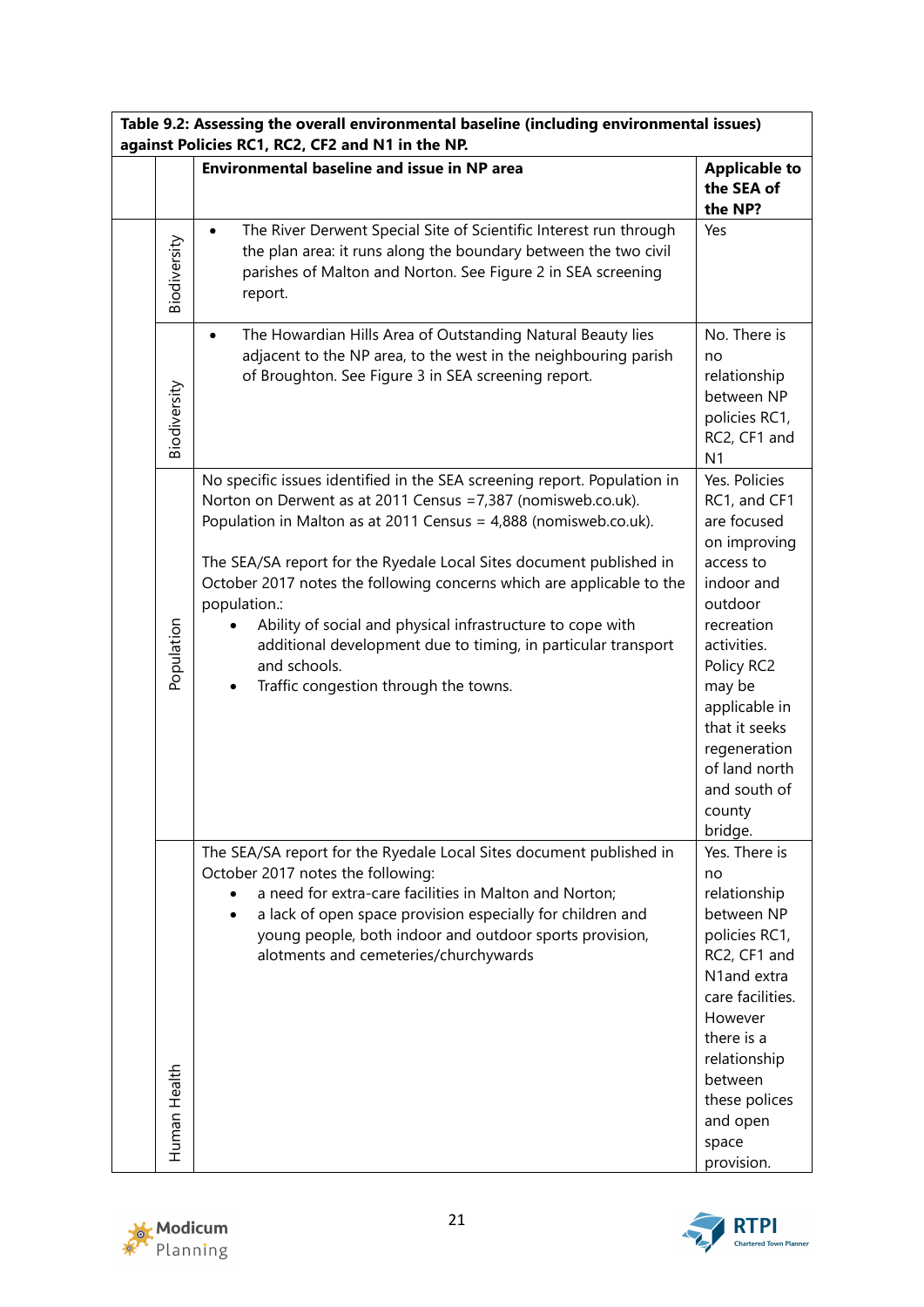| Table 9.2: Assessing the overall environmental baseline (including environmental issues)<br>against Policies RC1, RC2, CF2 and N1 in the NP. |       |                                                                                                                                                                                                                                                                                                                                                                                                                                                                                                                                                                                                                                                                                                                                                                                                                                                                                                                                          |                                                                                                                                                                                                                       |
|----------------------------------------------------------------------------------------------------------------------------------------------|-------|------------------------------------------------------------------------------------------------------------------------------------------------------------------------------------------------------------------------------------------------------------------------------------------------------------------------------------------------------------------------------------------------------------------------------------------------------------------------------------------------------------------------------------------------------------------------------------------------------------------------------------------------------------------------------------------------------------------------------------------------------------------------------------------------------------------------------------------------------------------------------------------------------------------------------------------|-----------------------------------------------------------------------------------------------------------------------------------------------------------------------------------------------------------------------|
|                                                                                                                                              |       | <b>Environmental baseline and issue in NP area</b>                                                                                                                                                                                                                                                                                                                                                                                                                                                                                                                                                                                                                                                                                                                                                                                                                                                                                       | <b>Applicable to</b><br>the SEA of<br>the NP?                                                                                                                                                                         |
|                                                                                                                                              | Fauna | See biodiversity above. Otherwise, no specific problems identified<br>relevant to the plan. Following species present in both Malton and<br>Norton on Derwent civil parishes as recorded at magic.gov.uk (28 July<br>2019): 1) Corn Bunting, Curlew and Lapwing (all priority species for CS<br>Targeting and grassland assemblage farmland birds) 2) Grey Partridge,<br>tree sparrow and yellow wagtail (grassland assemblage farmland<br>birds)s Curley (priority species for CS Targeting and grassland<br>assemblage farmland bird), Lapwing; Grassland Assemblage Farmland<br>Birds. Bats: one recorded granted European species application in<br>Malton.<br>The SEA/SA report for the Ryedale Local Sites document published in<br>October 2017 notes a number of ponds present in Norton.                                                                                                                                        | Yes. There is a<br>relationship<br>between flora<br>and Policies<br>RC1, CF1, RC2<br>and N1.                                                                                                                          |
|                                                                                                                                              | Flora | See biodiversity above. No specific problems identified relevant to the<br>plan. As recorded at www.magic.gov.uk (28 July 2019) the Civil parish<br>of Malton includes coastal and floodplain grazing marsh along the<br>River Rye on the northern boundary, an area of good quality semi<br>improved grassland in the north east and small area of woodpasture<br>and parkland. Civil parish of Norton on Derwent includes an area<br>coastal and floodplain grazing marsh in the north east. Both civil<br>parishes include an area of lowland Fen along the River Derwent SSSI<br>covering a small area in both civil parishes just to the south of<br>Sheepfoot Hill, areas of deciduous woodland, areas of broadleaved<br>woodland and areas of young trees, small areas of traditional orchards.<br>The SEA/SA report for the Ryedale Local Sites document published in<br>October 2017 notes a number of ponds present in Norton. | No<br>relationship<br>between NP<br>policies RC1,<br>RC2, CF1 and<br>N1 and<br>floodplain<br>grazing marsh<br>in plan area.<br>Flora scoped<br>in as far as<br>policies RC1,<br>RC2, CF1 and<br>N1 are<br>applicable. |
|                                                                                                                                              | Soil  | Grade 1 and 3 agricultural land surrounds Malton and Norton                                                                                                                                                                                                                                                                                                                                                                                                                                                                                                                                                                                                                                                                                                                                                                                                                                                                              | No. No<br>relationship<br>between NP<br>policies RC1,<br>RC2, CF1 and<br>N1 and<br>agricultural<br>land.                                                                                                              |
|                                                                                                                                              | Water | The SEA/SA report for the Ryedale Local Sites document published in<br>October 2017 notes sewerage capacity constraints in Norton.                                                                                                                                                                                                                                                                                                                                                                                                                                                                                                                                                                                                                                                                                                                                                                                                       | No. No<br>relationship<br>between NP<br>policies RC1,<br>RC2, CF1 and<br>N1 and<br>sewerage<br>capacity.                                                                                                              |



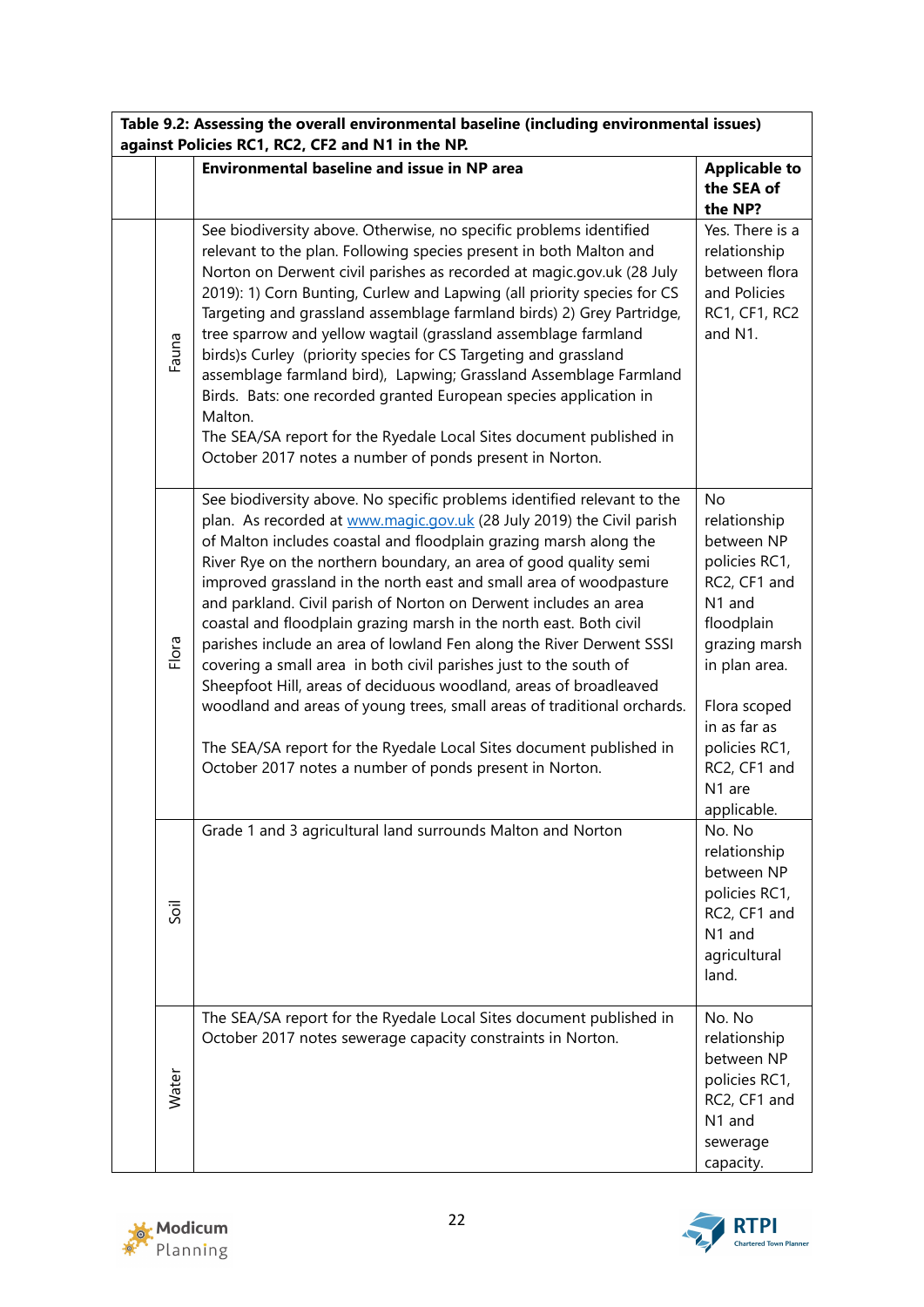| Table 9.2: Assessing the overall environmental baseline (including environmental issues)<br>against Policies RC1, RC2, CF2 and N1 in the NP. |                  |                                                                                                                                                                                                                                                                                                                                                                                                                                                                                                                                                                                                                                                                                                                                                                                                             |                                                                                                                                                               |
|----------------------------------------------------------------------------------------------------------------------------------------------|------------------|-------------------------------------------------------------------------------------------------------------------------------------------------------------------------------------------------------------------------------------------------------------------------------------------------------------------------------------------------------------------------------------------------------------------------------------------------------------------------------------------------------------------------------------------------------------------------------------------------------------------------------------------------------------------------------------------------------------------------------------------------------------------------------------------------------------|---------------------------------------------------------------------------------------------------------------------------------------------------------------|
|                                                                                                                                              |                  | <b>Environmental baseline and issue in NP area</b>                                                                                                                                                                                                                                                                                                                                                                                                                                                                                                                                                                                                                                                                                                                                                          | <b>Applicable to</b><br>the SEA of<br>the NP?                                                                                                                 |
|                                                                                                                                              | Äί               | There is the Malton Air Quality Management Area. This was<br>established by Ryedale District Council in 2009 to reduce ambient<br>levels of nitrogen dioxide in Malton. The area designated is the<br>junction of Yorkersgate and Castlegate and extends approximately 400<br>metres along the roads in four directions from this junction. The<br>community aspirations section of the plan includes aspirations to ban<br>HGVs over 7.5 tonnes in the area on the level crossing, by pass signage<br>to discourage driving through the two towns and provision of a shuttle<br>bus network between the town centre and the Eden camp complex.<br>Planning policy E6 in the draft NP look specifically at the managing the<br>impact of proposals which may impact on this air quality management<br>area. | Scoped in.<br>Relationship<br>between NP<br>policies RC1,<br>RC2, CF1 and<br>N1 and air<br>quality to be<br>explored in<br>the<br>environmental<br>assessment |
|                                                                                                                                              | Climatic factors | The River Derwent corridor and surrounding land falls within fluvial<br>flood zone 3. This applies to corridors of land running south from the<br>River Derwent in the town of Norton (e.g. Mill Beck Corridor and<br>Priorpot Beck). Flooding incidents have occurred in the two towns in<br>the past.                                                                                                                                                                                                                                                                                                                                                                                                                                                                                                     | Scoped in.<br>Relationship<br>between NP<br>policies RC1,<br>RC2, CF1 and<br>N1 and<br>flooding to be<br>explored in<br>the<br>environmental<br>assessment.   |
|                                                                                                                                              | Material assets. | No specific issues noted.                                                                                                                                                                                                                                                                                                                                                                                                                                                                                                                                                                                                                                                                                                                                                                                   |                                                                                                                                                               |



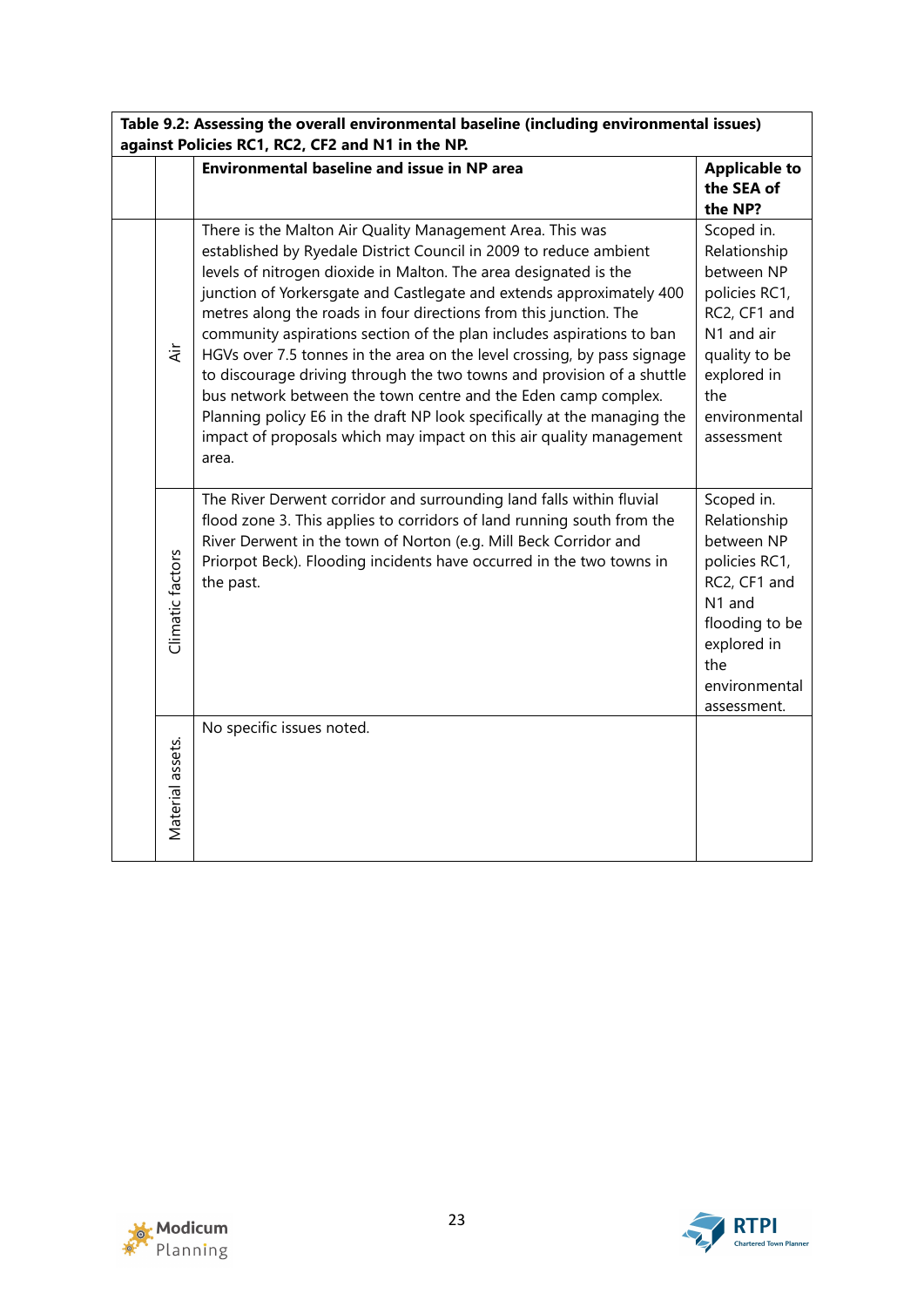| Table 9.2: Assessing the overall environmental baseline (including environmental issues)<br>against Policies RC1, RC2, CF2 and N1 in the NP. |                    |                                                                                                                                                                                                                                                                                                                                                                                                                                                                                                                                                                                                                                                                                                                                                                                                                                                                                                                                                                                                                                                                                                                                                                                                                                                                                                                                                    |                                                                                                                                                                       |
|----------------------------------------------------------------------------------------------------------------------------------------------|--------------------|----------------------------------------------------------------------------------------------------------------------------------------------------------------------------------------------------------------------------------------------------------------------------------------------------------------------------------------------------------------------------------------------------------------------------------------------------------------------------------------------------------------------------------------------------------------------------------------------------------------------------------------------------------------------------------------------------------------------------------------------------------------------------------------------------------------------------------------------------------------------------------------------------------------------------------------------------------------------------------------------------------------------------------------------------------------------------------------------------------------------------------------------------------------------------------------------------------------------------------------------------------------------------------------------------------------------------------------------------|-----------------------------------------------------------------------------------------------------------------------------------------------------------------------|
|                                                                                                                                              |                    | <b>Environmental baseline and issue in NP area</b>                                                                                                                                                                                                                                                                                                                                                                                                                                                                                                                                                                                                                                                                                                                                                                                                                                                                                                                                                                                                                                                                                                                                                                                                                                                                                                 | <b>Applicable to</b><br>the SEA of<br>the NP?                                                                                                                         |
|                                                                                                                                              | Cultural Heritage. | The plan area includes many heritage assets which are recognised and<br>protected in the plan. The plan area includes three conservation areas<br>(Malton Town Centre, Norton-on-Derwent and Malton Old Town).<br>Policy HD1 in the draft NP focuses on managing development in these<br>conservation areas with an overall view to ensuring development that<br>conserves or enhances the conservation areas. The community<br>aspirations chapter includes an aspiration to introduce Article 4<br>Directions across the three conservation areas to remove some<br>permitted development rights, aspirations to refurbish six listed K6<br>telephone kiosks, initiative improved street signage with a view to<br>securing more sympathetic street signage, appropriate to the<br>appearance of the conservation area, aspirations to review all 3<br>conservation area (the update of the appraisal of Malton town centre<br>and the production of appraisals for Norton-on-Derwent and Malton<br>Old Town conservation areas.<br>As recognised in Chapter 4.7 of the NP, there are records of extensive<br>archaeological remains from the pre-historic, Romano-British,<br>Medieval and Post-Medieval periods. Planning policy HD11 in the NP<br>seeks to ensure these remains are taken fully into account as<br>development comes forward. | Scoped in.<br>Relationship<br>between NP<br>policies RC1,<br>RC2, CF1 and<br>N1 and<br>heritage<br>assets to be<br>explored in<br>the<br>environmental<br>assessment. |
|                                                                                                                                              | Landscape          | An area adjacent to the plan area in the north west is the Howardian<br>Hills Area of Outstanding Natural Beauty AONB. This area is away from<br>the settlements in the towns and there are no proposals for<br>development near to this area.                                                                                                                                                                                                                                                                                                                                                                                                                                                                                                                                                                                                                                                                                                                                                                                                                                                                                                                                                                                                                                                                                                     | No. No<br>relationship<br>between NP<br>policies RC1,<br>RC2, CF1 and<br>N1 and the<br>Howardian<br>Hills AONB.                                                       |



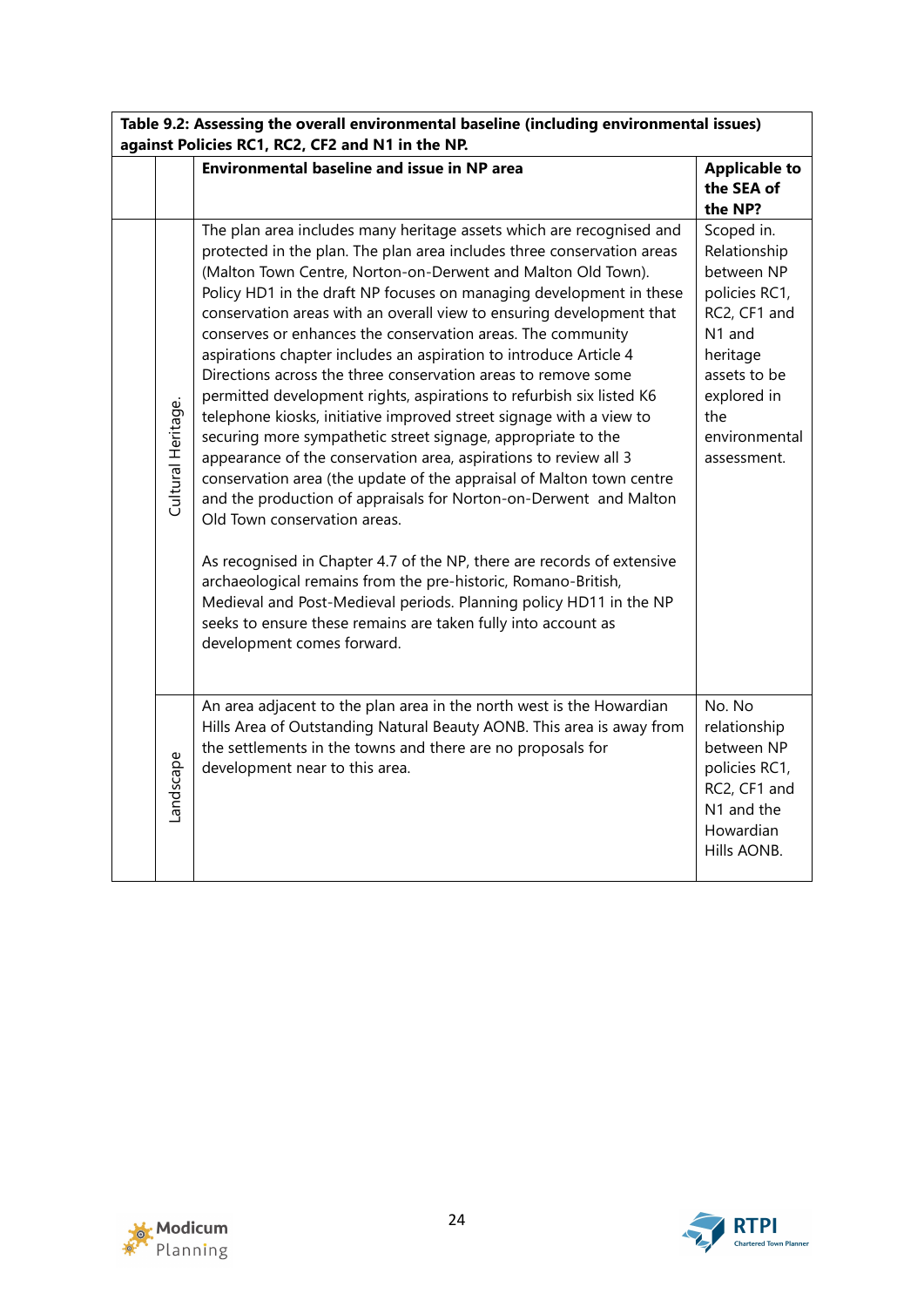| Table 9.2: Assessing the overall environmental baseline (including environmental issues)<br>against Policies RC1, RC2, CF2 and N1 in the NP. |                                                                                                                                                                                                                                                                                                                                                                                                                                                                                                                                                                                                                                                                                                                                                                                                                                                                                                                                                                                                                                                |                                                                                                                                                                             |
|----------------------------------------------------------------------------------------------------------------------------------------------|------------------------------------------------------------------------------------------------------------------------------------------------------------------------------------------------------------------------------------------------------------------------------------------------------------------------------------------------------------------------------------------------------------------------------------------------------------------------------------------------------------------------------------------------------------------------------------------------------------------------------------------------------------------------------------------------------------------------------------------------------------------------------------------------------------------------------------------------------------------------------------------------------------------------------------------------------------------------------------------------------------------------------------------------|-----------------------------------------------------------------------------------------------------------------------------------------------------------------------------|
|                                                                                                                                              | <b>Environmental baseline and issue in NP area</b>                                                                                                                                                                                                                                                                                                                                                                                                                                                                                                                                                                                                                                                                                                                                                                                                                                                                                                                                                                                             | <b>Applicable to</b><br>the SEA of                                                                                                                                          |
|                                                                                                                                              |                                                                                                                                                                                                                                                                                                                                                                                                                                                                                                                                                                                                                                                                                                                                                                                                                                                                                                                                                                                                                                                | the NP?                                                                                                                                                                     |
| Landscape                                                                                                                                    | The Ryedale Local Plan Sites Document adopted in June 2019 includes<br>areas of Visually Important Undeveloped Areas in the plan area - see<br>policy SD16. This applies to:<br>Land at Folliott Ward Close, Middlecave Road, Malton<br>Land to the north of Peasey Hills,<br>Land between Welham Road and Langton Road, Norton<br>Land north of Westgate Lane, Old Malton<br>The effect of this is applying a designation that exists via the Local Plan<br>Strategy in Policy SP16 (Design) of that document.<br>The Local Plan Strategy (adopted 2013) had already designated further<br>Visually Important Undeveloped Area in the plan area. This applies to:<br>Land in Norton on Derwent following the River Derwent corridor<br>and up to the settlement boundary of Norton on Derwent (exact<br>extent shown on the Malton and Norton Policies Map).<br>A stretch of Land in Norton on Derwent and Malton all on open<br>land, again following the River Derwent corridor and surrounding<br>open space up to the settlement boundary | Yes.<br>Relationship<br>between<br>Policy RC1<br>and land<br>designated as<br>Visually<br>Important<br>Undeveloped<br>Area in the<br>Local Plan.                            |
| Landscape                                                                                                                                    | Applicable designations in the Ryedale Local Plan 2002 also still exist:<br>Area of High Landscape Value in the south of Norton on Derwent<br>known as The Wolds Area of High Landscape Value                                                                                                                                                                                                                                                                                                                                                                                                                                                                                                                                                                                                                                                                                                                                                                                                                                                  | No. No<br>relationship<br>between NP<br>policies RC1,<br>RC2, CF1 and<br>N1 and the<br>Wolds Area of<br>High<br>Landscape<br>Value.                                         |
| Landscape                                                                                                                                    | The NP does propose designation of seven Local Green Spaces. These<br>includes areas that fall within Visually Important Undeveloped Areas:<br>Lady Spring Wood and River Walk to Malton, North East of Castlegate,<br>adjacent to the Old Lodge Hotel and Orchard Fields, East of<br>Castlegate, north of Commercial Street, Norton, between railway line<br>and River Derwent, Orchard Fields adjacent to Old Maltongate, the Old<br>Lodge and Lady Spring Wood, Mill Beck Corridor adjacent to Lakeside<br>and Welham Road housing, Orchard Fields/Old Malton Recreation<br>Land,                                                                                                                                                                                                                                                                                                                                                                                                                                                           | Yes.<br>Relationship<br>between RC1<br>and RC3 and<br>the proposed<br><b>NP Local</b><br>Green Spaces.<br>to be<br>explored in<br><b>SEA</b><br>environmental<br>assessment |



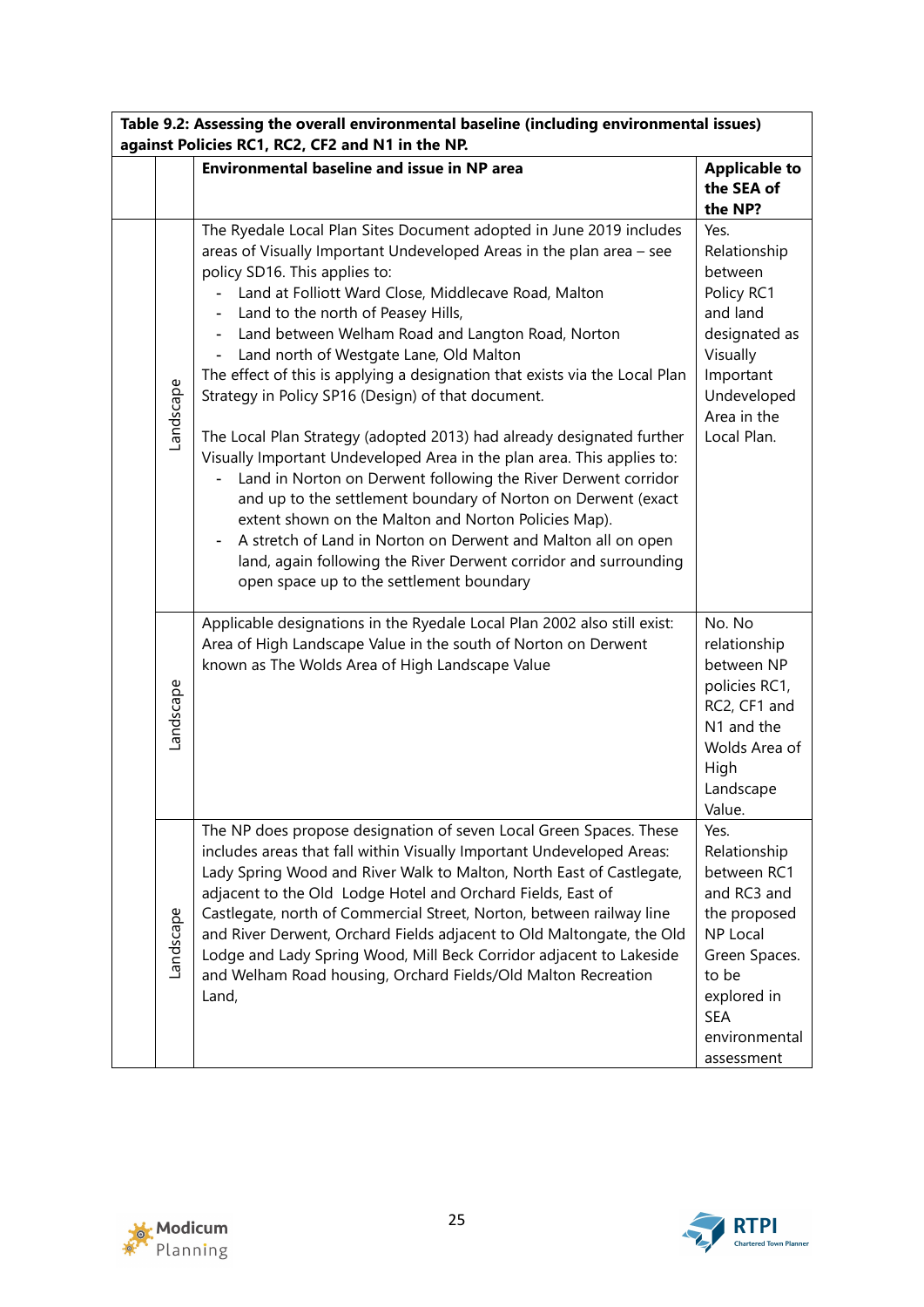### **10. Proposed SEA framework**

- 10.1 An important role of the scoping stage of SEA is to propose and agree a framework to be used to identify and explore in more detail how the NP will impact on the environment. The SEA framework will include a set of SEA objectives, indicators and proposed tools for measuring impacts.
- 10.2 A logical starting point for identifying appropriate SEA objectives is to review the framework with Ryedale District Council have used in the SEA of their Local Plan. This was done most recently for the Local Sites Document. The SEA objectives used in the SA/SEA of the Local Site Document is explained above in section 5.
- 10.3 As can be seen in the table below, the Ryedale SEA/SA have provided the basis for the proposed SEA objectives for the Malton and Norton SEA. Not all the SEA/SA objectives used by Ryedale are considered applicable to the Malton and Norton SEA. This is because the Malton and Norton NP has a more localised focus than the Local Plan and also because this SEA is focusing only on four proposed NP policies RC1, RC2, CF2 and N1. The third column under 'Commentary' explains where a different approach for the Malton and Norton SEA has been proposed.

| Table 10.1 Proposed Malton and Norton NP SEA objectives |                                   |                                        |  |
|---------------------------------------------------------|-----------------------------------|----------------------------------------|--|
| <b>Ryedale Local Plan</b>                               | <b>Proposed Malton and</b>        | <b>Commentary</b>                      |  |
| <b>SA/SEA objective</b>                                 | <b>Norton NP SEA objective</b>    |                                        |  |
| A1: To ensure that all                                  | SEA 1: To ensure the              | Applicable to SEA topics population    |  |
| groups of the population                                | Malton and Norton local           | and health. Wording made more          |  |
| have access to health,                                  | population have access to         | specific to the NP area.               |  |
| education, leisure and                                  | health, education, leisure        |                                        |  |
| recreation services that are                            | and recreation services that      |                                        |  |
| required                                                | are required.                     |                                        |  |
| A2: To provide the                                      | SEA 2: To provide the             | Applicable to SEA topics population    |  |
| opportunity for all people                              | opportunity for all people        | and health                             |  |
| to meet their housing                                   | to meet their housing             |                                        |  |
| needs                                                   | needs.                            |                                        |  |
| A3: To improve overall                                  | None proposed                     | Considered too big an issue to be      |  |
| levels of health and reduce                             |                                   | influenced by this NP and specifically |  |
| the disparities between                                 |                                   | the four policies falling within the   |  |
| different groups and                                    |                                   | scope of this SEA.                     |  |
| different areas.                                        |                                   |                                        |  |
| A4: To maintain and                                     | <b>SEA 3:</b> To maintain and     | Wording made more specific to the NP   |  |
| promote the                                             | promote the distinctiveness       | area.                                  |  |
| distinctiveness of                                      | of communities within             |                                        |  |
| identifiable communities                                | Malton and Norton                 |                                        |  |
| A5: To reduce crime and                                 | <b>SEA 4:</b> To reduce crime and | Wording made more specific to the NP   |  |
| the fear of crime                                       | the fear of crime in Malton       | area.                                  |  |
|                                                         | and Norton                        |                                        |  |
| A5: To develop a more                                   | None proposed.                    | The NP does not allocate any           |  |
| balanced population                                     |                                   | residential development sites so this  |  |
|                                                         |                                   | measurement would not help to          |  |
|                                                         |                                   | distinguish between the proposed       |  |
|                                                         |                                   | policies and alternative approaches.   |  |
|                                                         |                                   | Considered too big an issue to be      |  |



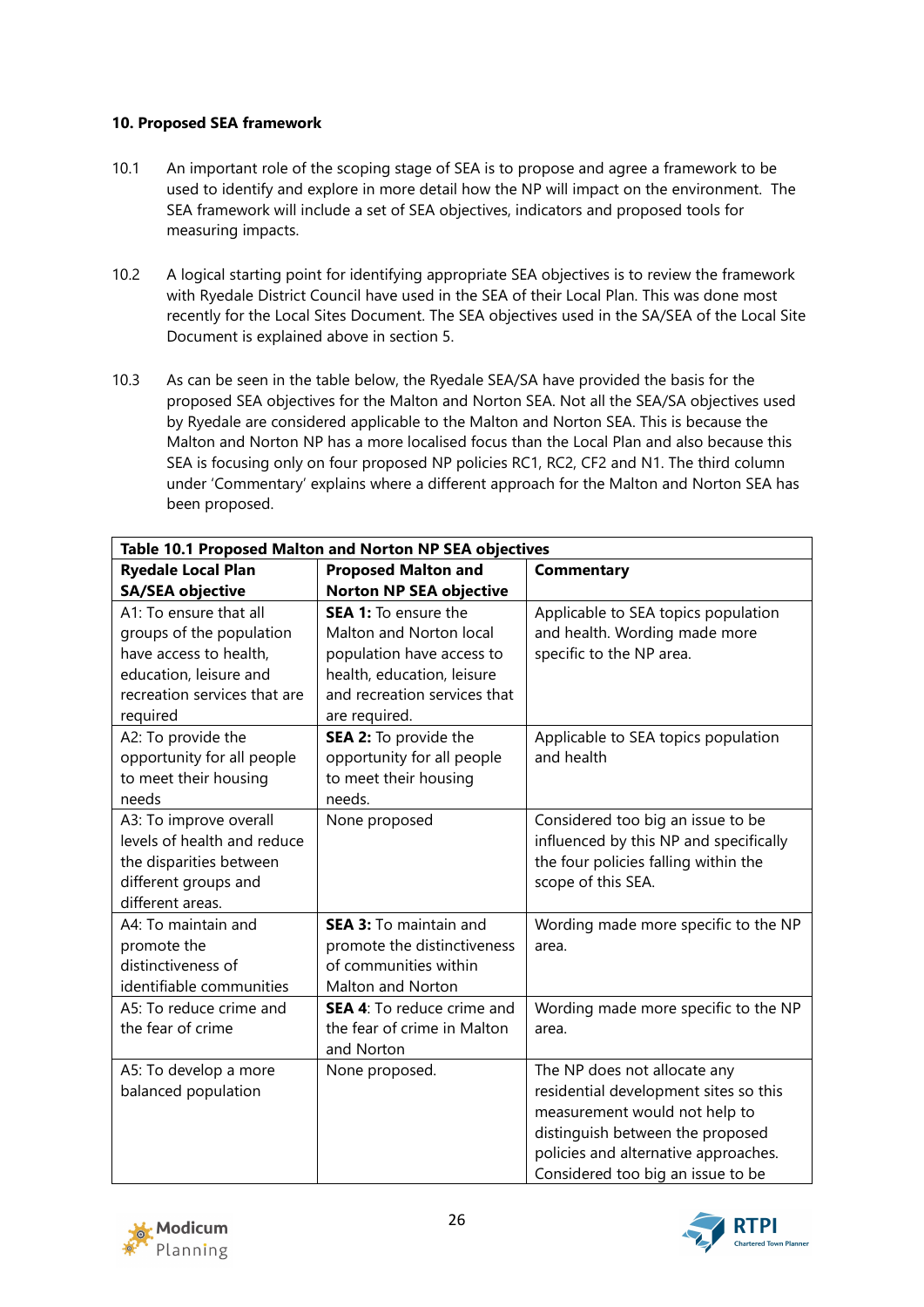| Table 10.1 Proposed Malton and Norton NP SEA objectives |                                               |                                                            |  |
|---------------------------------------------------------|-----------------------------------------------|------------------------------------------------------------|--|
| <b>Ryedale Local Plan</b>                               | <b>Proposed Malton and</b>                    | <b>Commentary</b>                                          |  |
| <b>SA/SEA objective</b>                                 | <b>Norton NP SEA objective</b>                |                                                            |  |
|                                                         |                                               | influenced by this NP and specifically                     |  |
|                                                         |                                               | the four policies falling within the                       |  |
|                                                         |                                               | scope of this SEA.                                         |  |
| B1: To maintain and                                     | <b>SEA 5: to maintain and</b>                 | The NP policies RC2 and N1 are                             |  |
| enhance employment                                      | enhance employment                            | aspirational policies applicable to                        |  |
| opportunities                                           | opportunities in the NP                       | regeneration and employment.                               |  |
|                                                         | area.                                         |                                                            |  |
| B2: To maintain and                                     | SEA 6: To maintain and                        | Made more applicable to the plan area                      |  |
| enhance the vitality of the                             | enhance the vitality of the                   | that does not include villages.                            |  |
| countryside, villages and                               | countryside and town                          |                                                            |  |
| town centres                                            | centres.                                      |                                                            |  |
| B3: To retain and enhance                               | <b>SEA 7:</b> To retain and                   |                                                            |  |
| the factors which are                                   | enhance the factors which                     |                                                            |  |
| conducive to wealth                                     | are conducive to wealth                       |                                                            |  |
| creation, including                                     | creation, including personal                  |                                                            |  |
| personal creativity and                                 | creativity and attractiveness                 |                                                            |  |
| attractiveness to investors                             | to investors                                  |                                                            |  |
| B4: To diversify the local                              | <b>SEA 8:</b> To diversify the local          |                                                            |  |
| economy                                                 | economy                                       |                                                            |  |
| C1: To protect and enhance                              | SEA 9: To protect and                         | Made more specific to the scope of the                     |  |
| biodiversity and                                        | enhance biodiversity in the                   | NP.                                                        |  |
| geodiversity.                                           | River Derwent SAC and SSSI                    |                                                            |  |
| C2: To maintain and                                     | <b>SEA 10:</b> To maintain and                | Made more specific to scope fo the NP                      |  |
| enhance the quality and                                 | enhance the quality and                       | policies subject to this SEA which do                      |  |
| character of the landscape,                             | character of the landscape                    | not cover remote areas.                                    |  |
| including the special                                   |                                               |                                                            |  |
| qualities of remoteness                                 |                                               |                                                            |  |
| and tranquillity                                        |                                               |                                                            |  |
| C3:Reduce long distance                                 | SEA 11: Reduce long                           | Applicable to plan area which is<br>subject to congestion. |  |
| commuting and congestion                                | distance commuting and                        |                                                            |  |
| by reducing the need to<br>travel.                      | congestion by reducing the<br>need to travel. |                                                            |  |
| C4: To ensure future                                    | SEA 12: To ensure future                      | Applicable to plan area which includes                     |  |
| development is resilient to                             | development is resilient to                   | areas of flood risk including the area                     |  |
| climate change such as                                  | climate change such as                        | impacted by the NP policies subject to                     |  |
| development is not                                      | development is not                            | this SEA.                                                  |  |
| vulnerable to flooding, or                              | vulnerable to flooding, or                    |                                                            |  |
| will increase the risk of                               | will increase the risk of                     |                                                            |  |
| flooding elsewhere                                      | flooding elsewhere                            |                                                            |  |
| C5: To conserve and where                               | <b>SEA 13: To conserve and</b>                | Applicable to plan area which includes                     |  |
| appropriate enhance the                                 | where appropriate enhance                     | important heritage assets which are                        |  |
| historical and cultural                                 | the historical and cultural                   | relevant to the NP policies subject to                     |  |
| environment.                                            | environment.                                  | this SEA.                                                  |  |
| C6: To reduce the emission                              | None proposed                                 | An important issue but more                                |  |
| of greenhouse gases                                     |                                               | applicable to higher level plans. The                      |  |
|                                                         |                                               | NP four NP policies subject to this SEA                    |  |
|                                                         |                                               | will have very limited influence on this.                  |  |



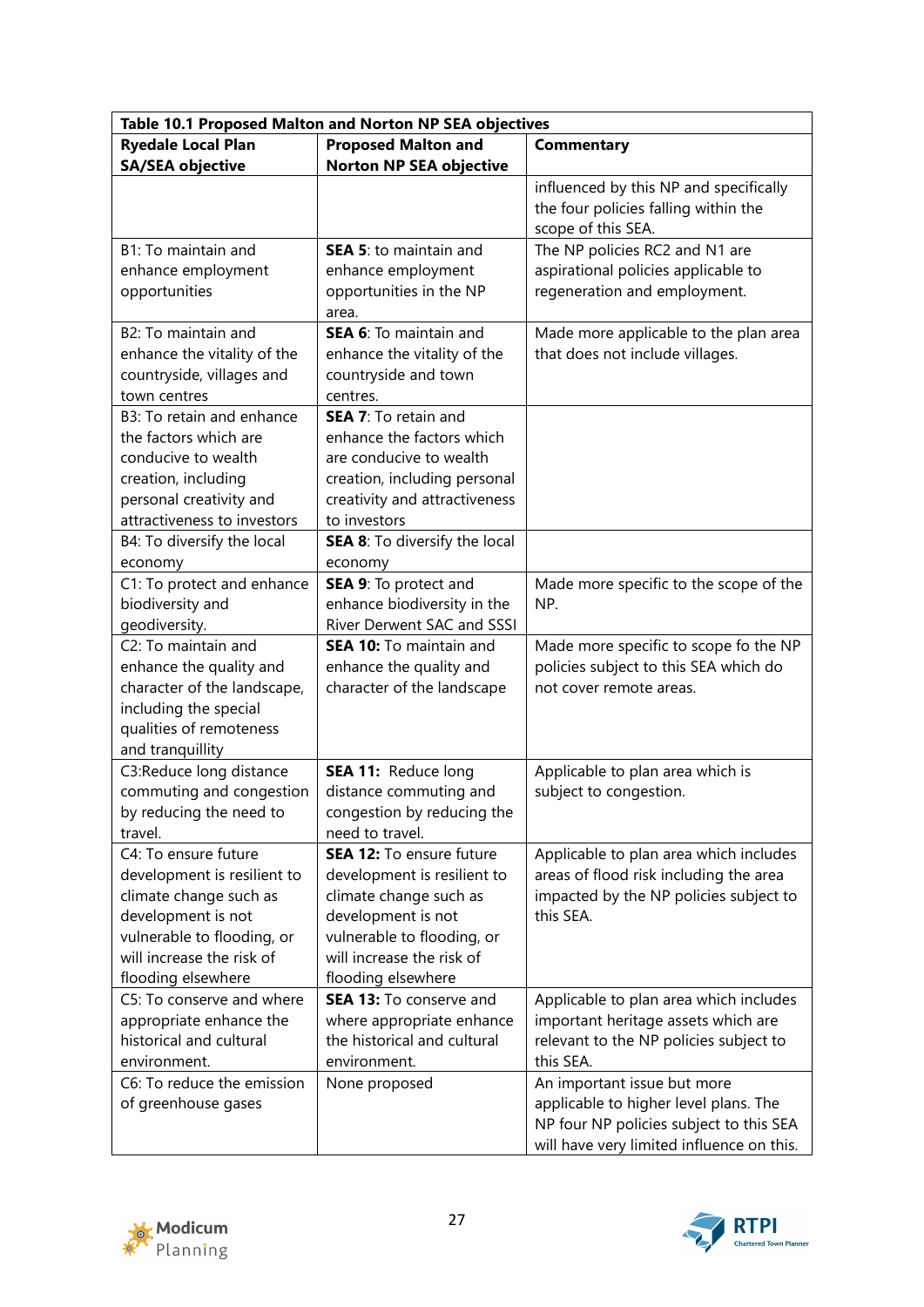| Table 10.1 Proposed Malton and Norton NP SEA objectives                                                                                              |                                                                                                                                                                             |                                                                                                                                                              |  |
|------------------------------------------------------------------------------------------------------------------------------------------------------|-----------------------------------------------------------------------------------------------------------------------------------------------------------------------------|--------------------------------------------------------------------------------------------------------------------------------------------------------------|--|
| <b>Ryedale Local Plan</b>                                                                                                                            | <b>Proposed Malton and</b>                                                                                                                                                  | Commentary                                                                                                                                                   |  |
| <b>SA/SEA objective</b>                                                                                                                              | <b>Norton NP SEA objective</b>                                                                                                                                              |                                                                                                                                                              |  |
| C7: To encourage the use<br>of renewable resources and<br>the development of<br>renewable energy sources<br>within Ryedale<br>C8: To make the most   | SEA 14: To encourage the<br>use of renewable resources<br>and the development of<br>renewable energy sources<br>within Malton and Norton<br><b>SEA 15:</b> To make the most | Made more specific to the NP area.                                                                                                                           |  |
| efficient use of land                                                                                                                                | efficient use of land                                                                                                                                                       |                                                                                                                                                              |  |
| C9: To maintain a high<br>quality environment in<br>terms of air, soil and water<br>quality                                                          | SEA 16: To maintain a high<br>quality environment in<br>terms of air quality                                                                                                | Made more specific to the NP area and<br>the scope of the policies being<br>assessed.                                                                        |  |
| C10: Ensure that fossil fuel<br>and water consumption is<br>as low as possible, protect<br>productive soils and<br>maintain the stock of<br>minerals | None proposed.                                                                                                                                                              | This is considered too big a issue<br>falling outside the scope of this NP<br>and the four policies subject to this<br>SFA.                                  |  |
| C11: To reduce the amount<br>of waste produced and<br>maximise the rates of reuse<br>and recycling as locally as<br>possible                         | None proposed.                                                                                                                                                              | An important issue but more<br>applicable to higher level plans. The<br>NP four NP policies subject to this SEA<br>will have very limited influence on this. |  |

10.4 It is proposed to assess the four NP policies using the same scoring system which Ryedale District Council have used in the SA and SEA of their Local Sites Plan. This is shown below:

| Table 10.2: Proposed scoring system for the SEA of the NP |                             |                                                                                                                              |  |
|-----------------------------------------------------------|-----------------------------|------------------------------------------------------------------------------------------------------------------------------|--|
| Symbol                                                    | <b>Score</b>                | <b>Definition</b>                                                                                                            |  |
| $+ +$                                                     | Strongly positive<br>impact | Positively influencing change in accordance with the objective                                                               |  |
| $+$                                                       | Positive impact             | The policy is consistent with meeting the objective                                                                          |  |
|                                                           | Neutral impact              | The policy will have neither and positive nor a negative impact upon<br>this objective                                       |  |
|                                                           | Negative impact             | This policy may hinder achievement of this objective                                                                         |  |
|                                                           | Negative impact             | This policy would hinder achievement of this objective                                                                       |  |
| U                                                         | Uncertain<br>impact         | The policy may hinder achievement of this objective, but may have no<br>negative impact. This will depend on implementation. |  |
| ∩                                                         | No direct link              | There is no direct link between the nature of the policy and the nature<br>of this objective.                                |  |

- 10.5 Consistent with Schedule 2 to the SEA Regulations, it is proposed any effects will be considered in terms of short, medium and long term effects, permanent and temporary effects, positive and negative effects, and secondary, cumulative and synergistic effects.
- 10.6 Table 8.3 below provides further guidance on how it is proposed the SEA objectives will be used to assess the four NP policies.



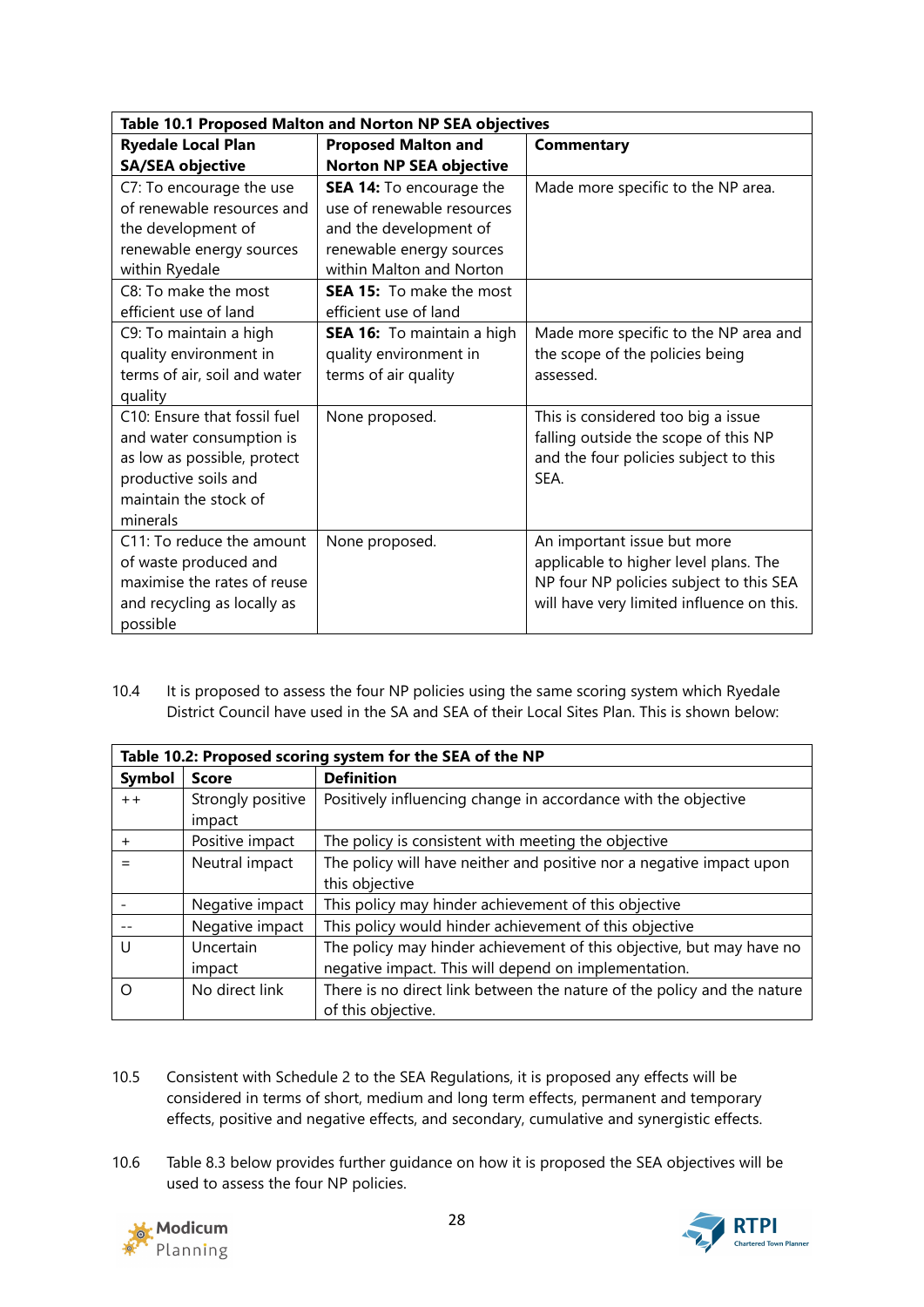| Table 10.3: Proposed prompts to help assess the NP polices against the SEA objectives.             |                                                                                              |  |  |
|----------------------------------------------------------------------------------------------------|----------------------------------------------------------------------------------------------|--|--|
| <b>Proposed SEA objective</b>                                                                      | <b>Appraisal prompts</b>                                                                     |  |  |
| <b>SEA 1:</b> To ensure the Malton and Norton local                                                | Does the policy result in the loss of a community                                            |  |  |
| population have access to health, education,<br>leisure and recreation services that are required. | facility or poorer access to a community facility?                                           |  |  |
|                                                                                                    | Does the policy result in improved access to                                                 |  |  |
|                                                                                                    | community facility                                                                           |  |  |
| <b>SEA 2:</b> To provide the opportunity for all people                                            | Does the policy deliver homes which will address                                             |  |  |
| to meet their housing needs.                                                                       | and identified local need such as affordable                                                 |  |  |
|                                                                                                    | homes?                                                                                       |  |  |
| SEA 3: To maintain and promote the                                                                 | Would the policy lead to loss of an existing use                                             |  |  |
| distinctiveness of communities within Malton                                                       | which contributes to the social character and                                                |  |  |
| and Norton                                                                                         | distinctiveness of Malton and Norton?                                                        |  |  |
|                                                                                                    | Would the policy involve new public realm or                                                 |  |  |
|                                                                                                    | enhancements to the public realm?                                                            |  |  |
| <b>SEA 4:</b> To reduce crime and the fear of crime in                                             | Would the policy deliver development that                                                    |  |  |
| Malton and Norton                                                                                  | would incorporate the principles of Secure by                                                |  |  |
|                                                                                                    | Design, reducing the potential for crime and                                                 |  |  |
|                                                                                                    | discouraging anti-social behaviour.                                                          |  |  |
| SEA 5: to maintain and enhance employment<br>opportunities in the NP area.                         | Will this policy deliver or help to deliver<br>improved employment opportunities?            |  |  |
| SEA 6: To maintain and enhance the vitality of                                                     | Will the policy protect or enhance the viability                                             |  |  |
| the countryside and town centres.                                                                  | and vitality of the town centres?                                                            |  |  |
|                                                                                                    | Will the policy protect or enhance open areas<br>outside the town centre?                    |  |  |
| <b>SEA 7:</b> To retain and enhance the factors which                                              | Does the policy protect, employment                                                          |  |  |
| are conducive to wealth creation, including                                                        | opportunities in plan area?                                                                  |  |  |
| personal creativity and attractiveness to                                                          | Does the policy encourage or deliver more                                                    |  |  |
| investors                                                                                          | employment opportunities in accessible<br>locations?                                         |  |  |
| SEA 8: To diversify the local economy                                                              | Does the policy assist in diversifying the local                                             |  |  |
|                                                                                                    | economy in Malton and Norton?                                                                |  |  |
| SEA 9: To protect and enhance biodiversity in<br>the River Derwent SAC and SSSI                    | Does the policy protect or enhance the River<br>Derwent SAC and SSSI?                        |  |  |
|                                                                                                    | Does the policy protect or enhance protected<br>flora and fauna?                             |  |  |
|                                                                                                    | Does the policy provide opportunities for                                                    |  |  |
|                                                                                                    | provision of green infrastructure including                                                  |  |  |
|                                                                                                    | linking in with existing green infrastructure?                                               |  |  |
| <b>SEA 10:</b> To maintain and enhance the quality                                                 | What impact would this policy have on the                                                    |  |  |
| and character of the landscape                                                                     | Visually Important Undeveloped Areas in the                                                  |  |  |
|                                                                                                    | plan area?                                                                                   |  |  |
| <b>SEA 11:</b> Reduce long distance commuting and                                                  | Would this policy encourage people to walk and                                               |  |  |
| congestion by reducing the need to travel.                                                         | cycle rather than travel by car?                                                             |  |  |
|                                                                                                    | Would this policy lead to highway impacts that<br>would require highway mitigation measures? |  |  |